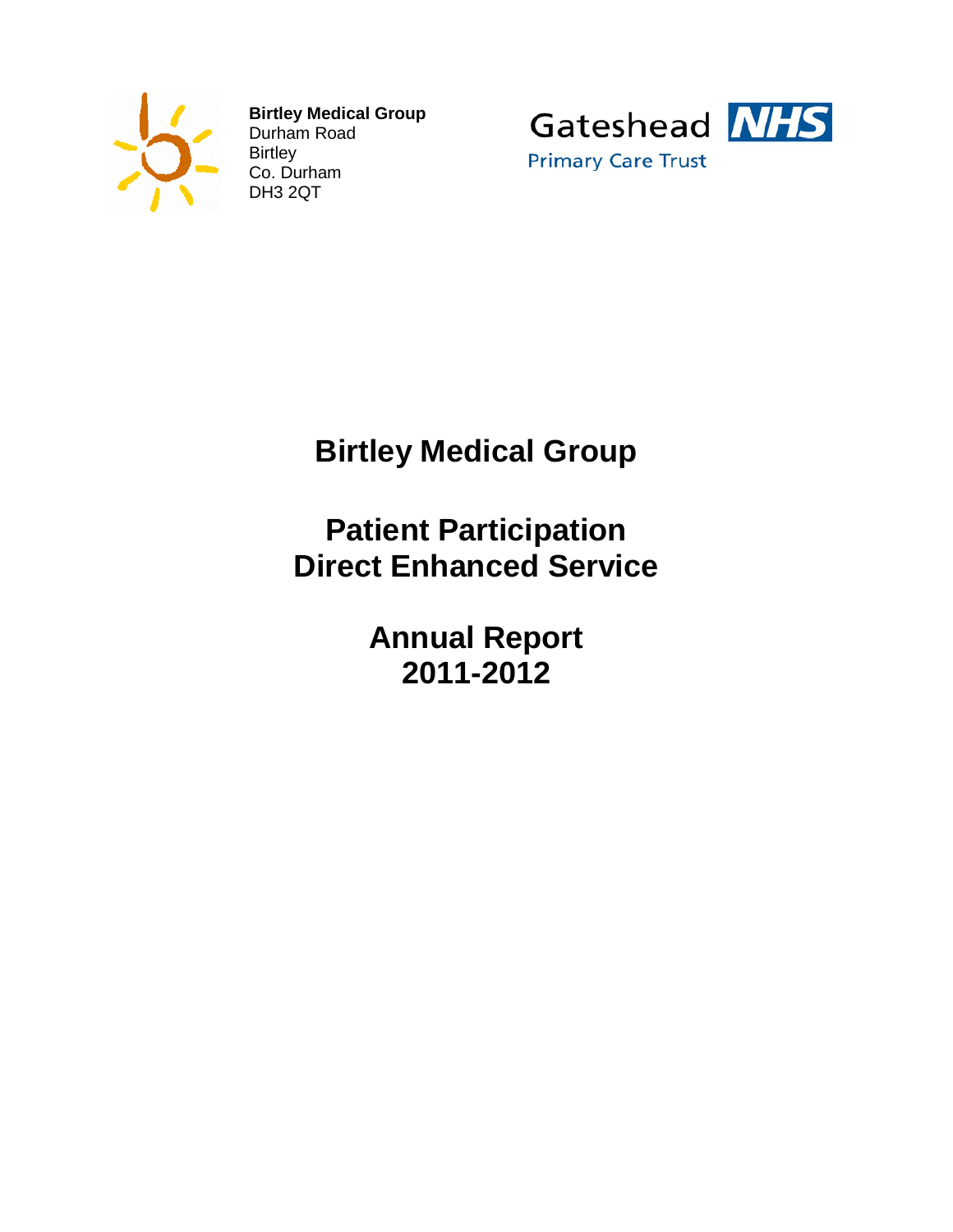| ,,,,,,,,                                                           |  |
|--------------------------------------------------------------------|--|
|                                                                    |  |
|                                                                    |  |
|                                                                    |  |
|                                                                    |  |
|                                                                    |  |
|                                                                    |  |
|                                                                    |  |
|                                                                    |  |
|                                                                    |  |
|                                                                    |  |
|                                                                    |  |
|                                                                    |  |
|                                                                    |  |
|                                                                    |  |
|                                                                    |  |
|                                                                    |  |
| Details of Practice Survey - Wider Practice Population (Survey 2)8 |  |
|                                                                    |  |
|                                                                    |  |
| Conducting the Survey - Wider Practice Population (Survey 2)8      |  |
|                                                                    |  |
|                                                                    |  |
|                                                                    |  |
|                                                                    |  |
|                                                                    |  |
|                                                                    |  |
|                                                                    |  |
|                                                                    |  |
|                                                                    |  |
|                                                                    |  |
|                                                                    |  |
|                                                                    |  |
|                                                                    |  |
|                                                                    |  |
|                                                                    |  |
|                                                                    |  |
|                                                                    |  |
|                                                                    |  |
|                                                                    |  |
|                                                                    |  |
|                                                                    |  |
|                                                                    |  |
|                                                                    |  |
|                                                                    |  |
|                                                                    |  |
|                                                                    |  |
|                                                                    |  |
|                                                                    |  |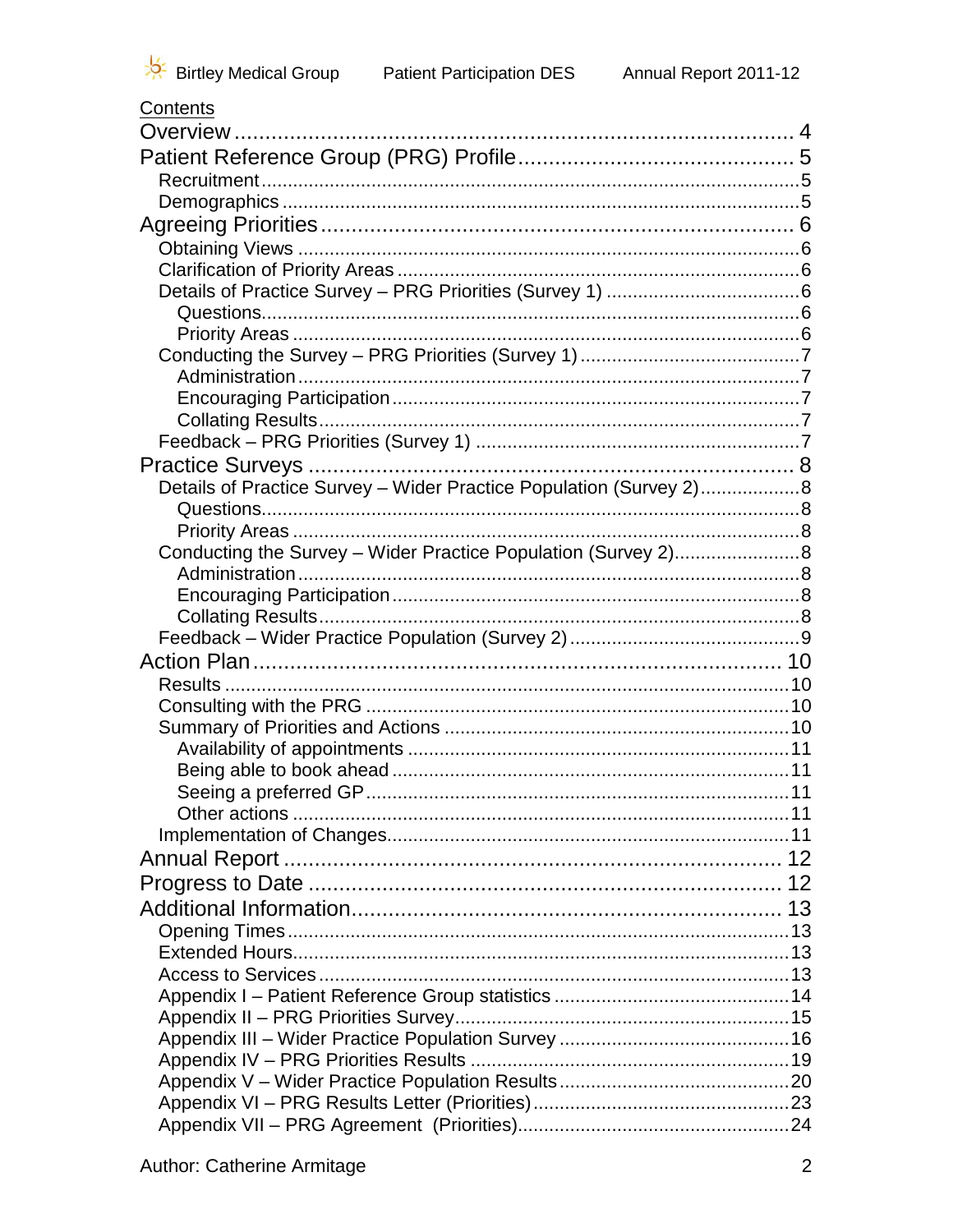| Birtley Medical Group | <b>Patient Participation DES</b>                                 | Annual Report 2011-12 |
|-----------------------|------------------------------------------------------------------|-----------------------|
|                       | Appendix VIII - PRG Results Letter (Wider Practice Population)25 |                       |

| Appendix XIII - PRG Feedback Meeting Minutes 14/02/2012 30 |  |
|------------------------------------------------------------|--|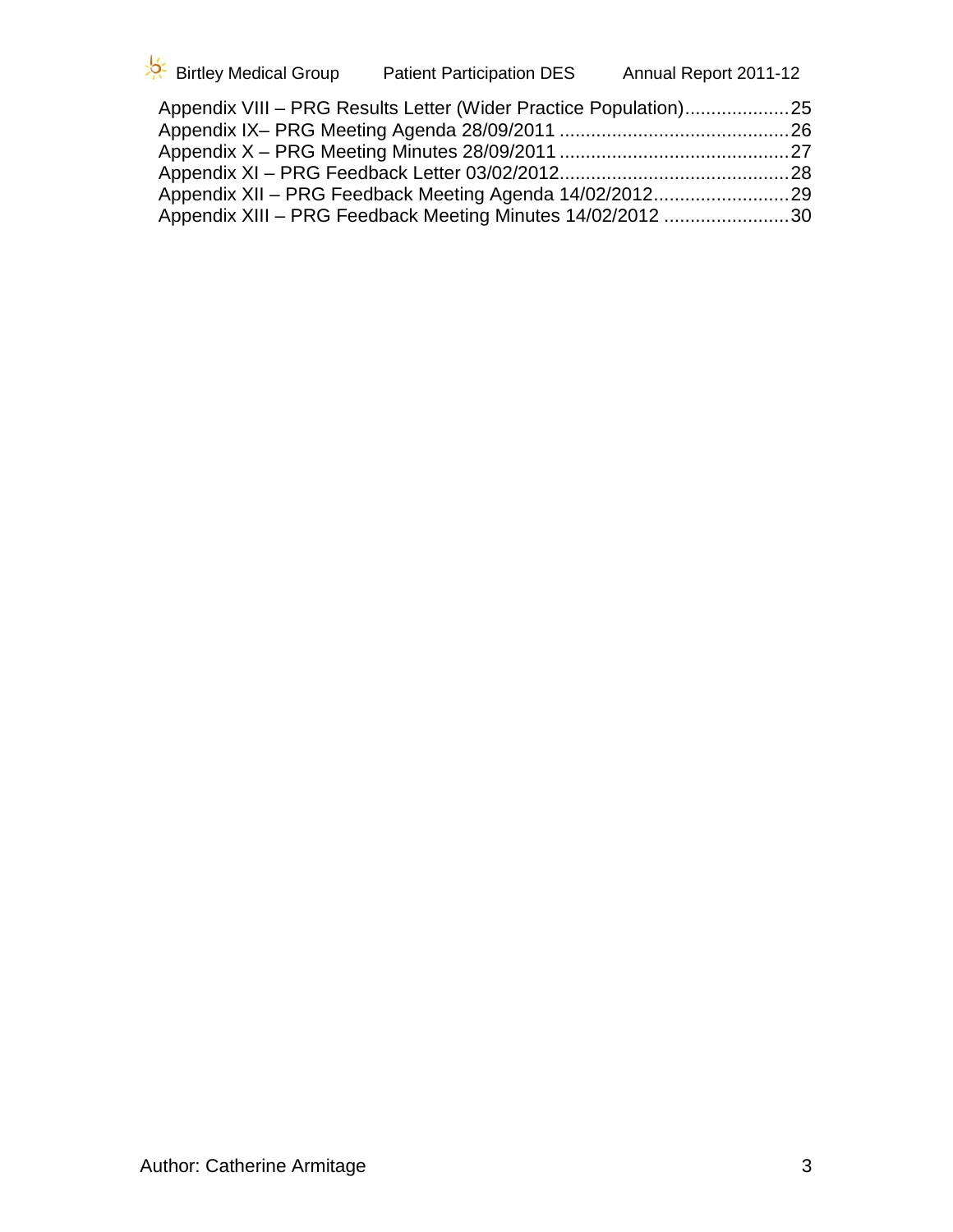

### <span id="page-3-0"></span>**Overview**

The purpose of the Patient Participation Direct Enhanced Service (DES) is to encourage Practices across the country to engage and involve patients with the care that they receive.

Across the North East of England the intention is to ensure that patients are involved in decisions about the range and quality of services provided and, over time, commissioned by their Practice.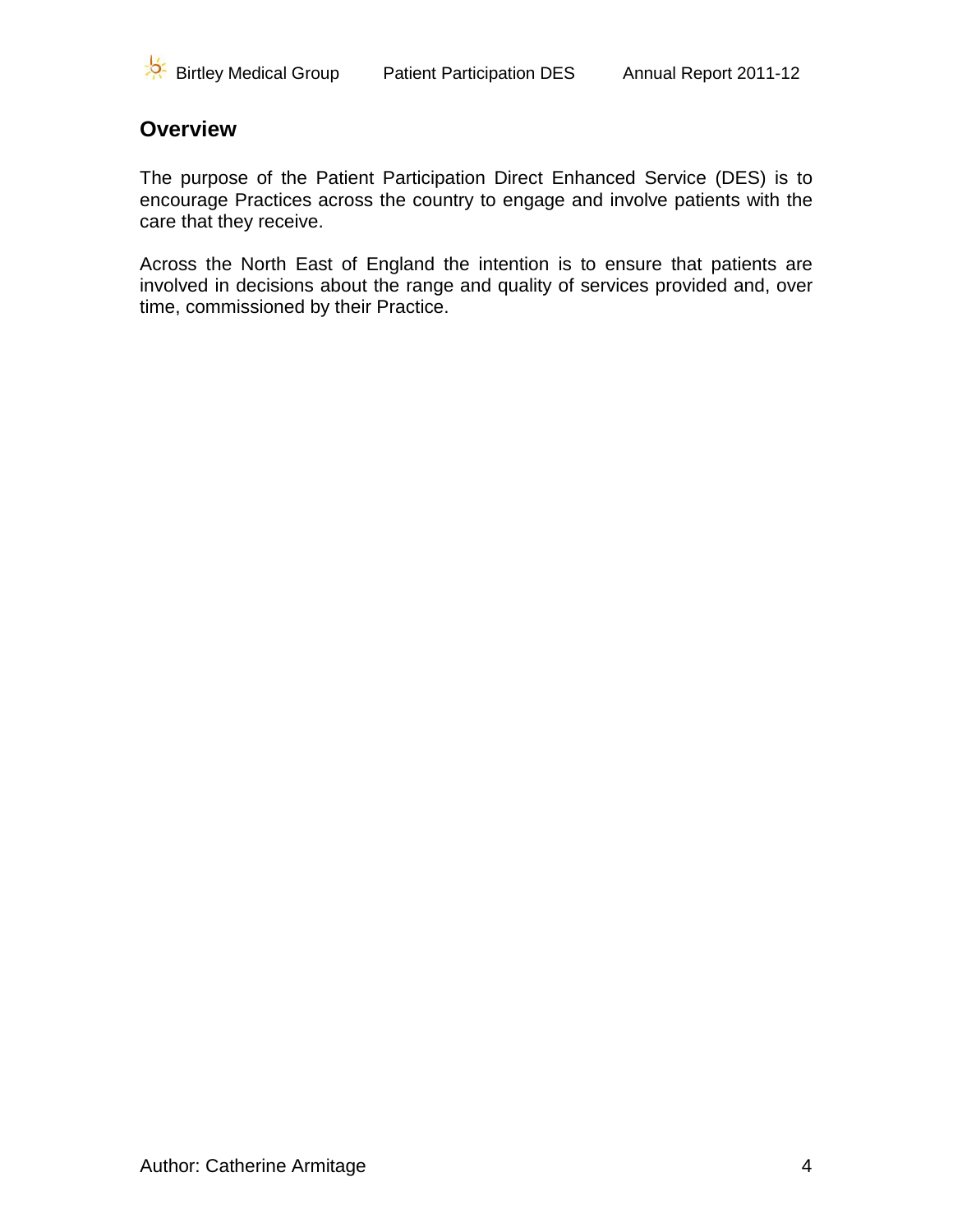# <span id="page-4-0"></span>**Patient Reference Group (PRG) Profile**

### <span id="page-4-1"></span>*Recruitment*

Birtley Medical Group started to sign up patients interested in joining the Patient Reference Group (PRG) in July 2011.

The PRG was promoted in advance through the following methods:

- **EX** Practice JAYEX message board
- **EX** Posters in the waiting room and at reception
- $*$  Direct invitation to patients through discussion with Practice clinicians
- **EX** Promotion by the Reception and Administration teams within the Practice
- **EX** Patient Participation page on the Practice website (this was on our old website but has not yet been updated on the new one)

The PRG continues to be promoted with a view to extending the membership. This is done via the Practice JAYEX board, posters in the waiting room, and the Patient Participation page on the Practice website.

### <span id="page-4-2"></span>*Demographics*

Birtley Medical Group (BMG) has a current patient population of 14,594. The Practice has a higher than national average population of patients with chronic lung disease (asthma, COPD), Coronary Heart Disease and Hypertension. The Practice has a low ethnic mix and this is reflected in the structure of our PRG.

The Practice has made every effort to engage patients from all backgrounds with the PRG in order to make it as representative as possible. A current register of membership is kept by the Practice.

The PRG is comprised of eighty members from a variety of age groups and backgrounds including:

- $*$  Patients with and without chronic disease
- $\frac{1}{2}$  Patients with and without repeat medications
- **EX** Carers and non-carers
- **EX** Patients aged between 17 and 85+ years of age
- $*$  Patients who are currently employed and unemployed

For a full breakdown of the PRG please refer to the appendix I at the back of this report.

The demographics of our PRG were approved by Gateshead Primary Care Trust (PCT) in August 2011.

We are actively exploring ways in which we can extend the reach of our PRG to encompass a wider selection of patients. The PRG is currently a mixture of virtual and face-to-face interactions in order to allow us to gather as much feedback as possible.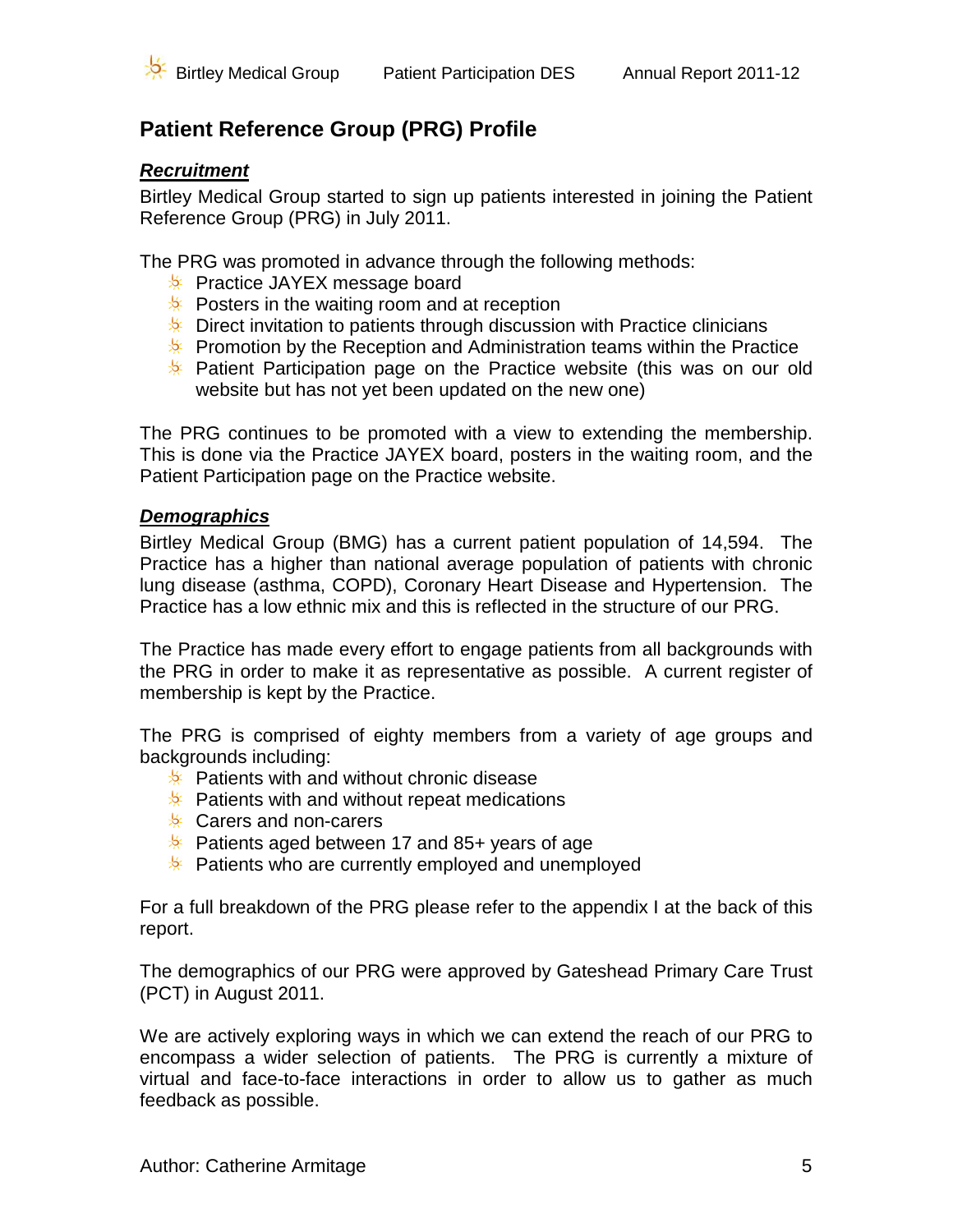# <span id="page-5-0"></span>**Agreeing Priorities**

### <span id="page-5-1"></span>*Obtaining Views*

As part of the Patient Participation DES the Practice had to agree areas of priority for development. In order to identify these areas we took into account the following indicators:

- **EX** Patients' priorities and issues, including any themes from the comments and suggestions box
- **EX** Practice priorities and issues, including themes from complaints
- $*$  Planned Practice changes
- $*$  National GP patient survey issues
- $\frac{1}{2}$  In-house patient survey issues

From the above group of indicators we identified that the Practice needed to improve its patient access in terms of the appointments system. It was decided to put this forward to the PRG along with the option of making additional suggestions.

### <span id="page-5-2"></span>*Clarification of Priority Areas*

In order to clarify which areas of patient access the PRG felt were highest priority we sent out a questionnaire via email to the PRG members. This questionnaire was sent out electronically using "SurveyMonkey". From the responses gathered, the PRG indicated that the following areas were priority areas for further development and improvement:

- $\frac{1}{2}$  Availability of appointments
- $\frac{1}{2}$  Being able to book ahead
- $\frac{1}{2}$  Seeing a preferred GP

### <span id="page-5-3"></span>*Details of Practice Survey – PRG Priorities (Survey 1)*

### <span id="page-5-4"></span>**Questions**

The Practice was working in collaboration with a management consultancy (Alpha Primary Care) who oversaw the design and implementation of the survey.

The questions developed were based around the areas of interest to the Practice regarding themes brought forward during patient contacts (complaints, comments, previous surveys etc).

### <span id="page-5-5"></span>**Priority Areas**

The survey contained questions focused on patient access to appointments. These included questions about access to a preferred GP, the ability to book ahead and the ease of booking an appointment.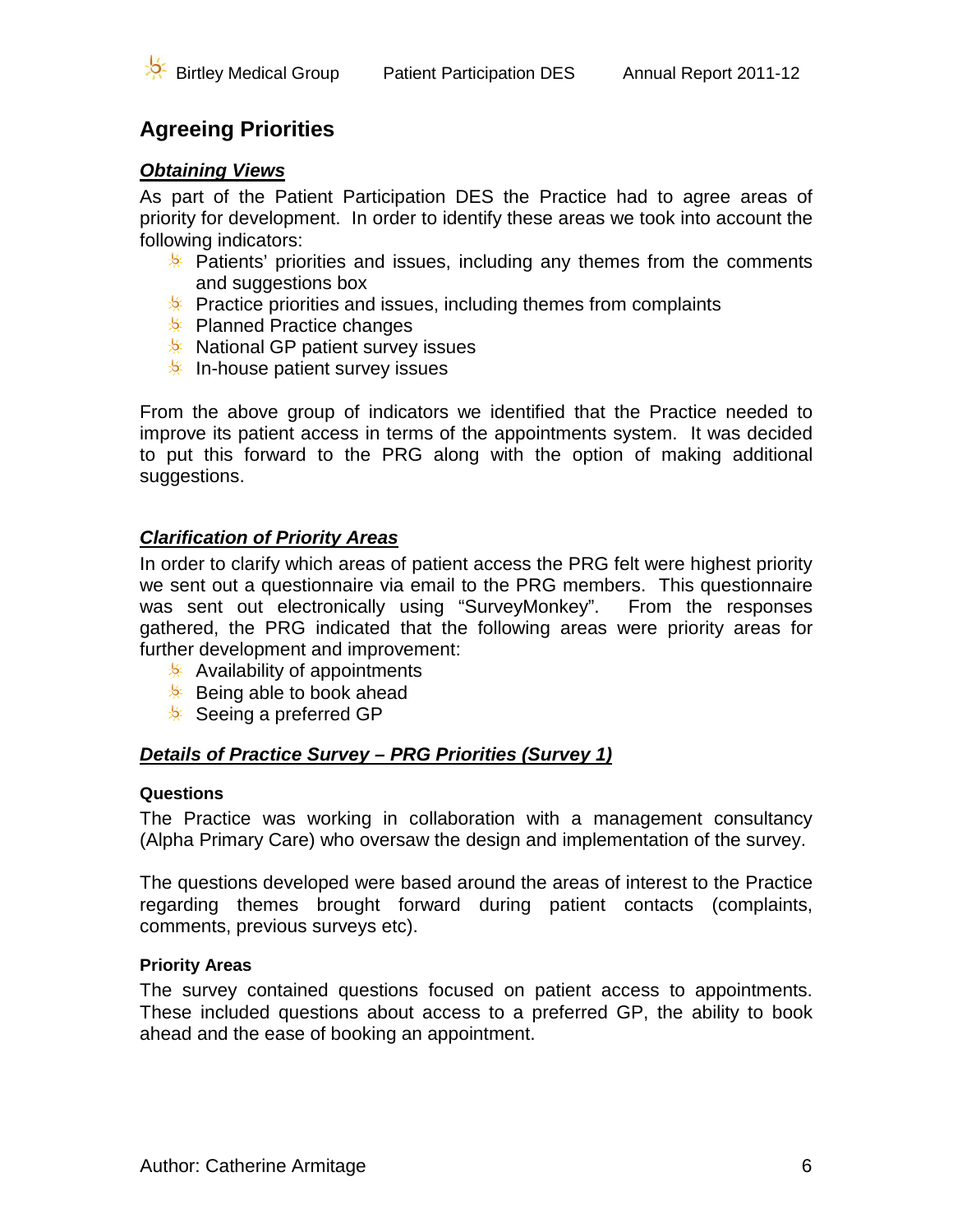### <span id="page-6-0"></span>*Conducting the Survey – PRG Priorities (Survey 1)*

#### <span id="page-6-1"></span>**Administration**

The patient survey was carried out between Monday  $18<sup>th</sup>$  July and Friday  $12<sup>th</sup>$ August 2011 and was accessed via SurveyMonkey. A copy of this survey can be found in Appendix II.

#### <span id="page-6-2"></span>**Encouraging Participation**

Patients who had signed up to the PRG group were sent a link to the SurveyMonkey website via email, along with several electronic reminders.

#### <span id="page-6-3"></span>**Collating Results**

Results from this survey were manually entered into an excel spreadsheet and were collated and assessed by the management consultancy (Alpha Primary Care) who were working with the Practice. The survey results were collated as the responses came in via the SurveyMonkey website.

### <span id="page-6-4"></span>*Feedback – PRG Priorities (Survey 1)*

The survey findings were fed back to the PRG group via letter on Thursday 25<sup>th</sup> August (Appendix VI) and priority areas to work on were proposed to the group. The PRG were asked to further input or comment on these priorities before we moved to a wider patient survey. There were no further recommendations or changes from the PRG and the Practice progressed on the basis that all members of the PRG agreed with the proposals.

A follow-up response via SurveyMonkey was requested on Tuesday  $2^{nd}$  August. This asked all PRG members to confirm that they agreed to focus on access and appointments. There were four responses, all of which agreed with the question (Appendix VII).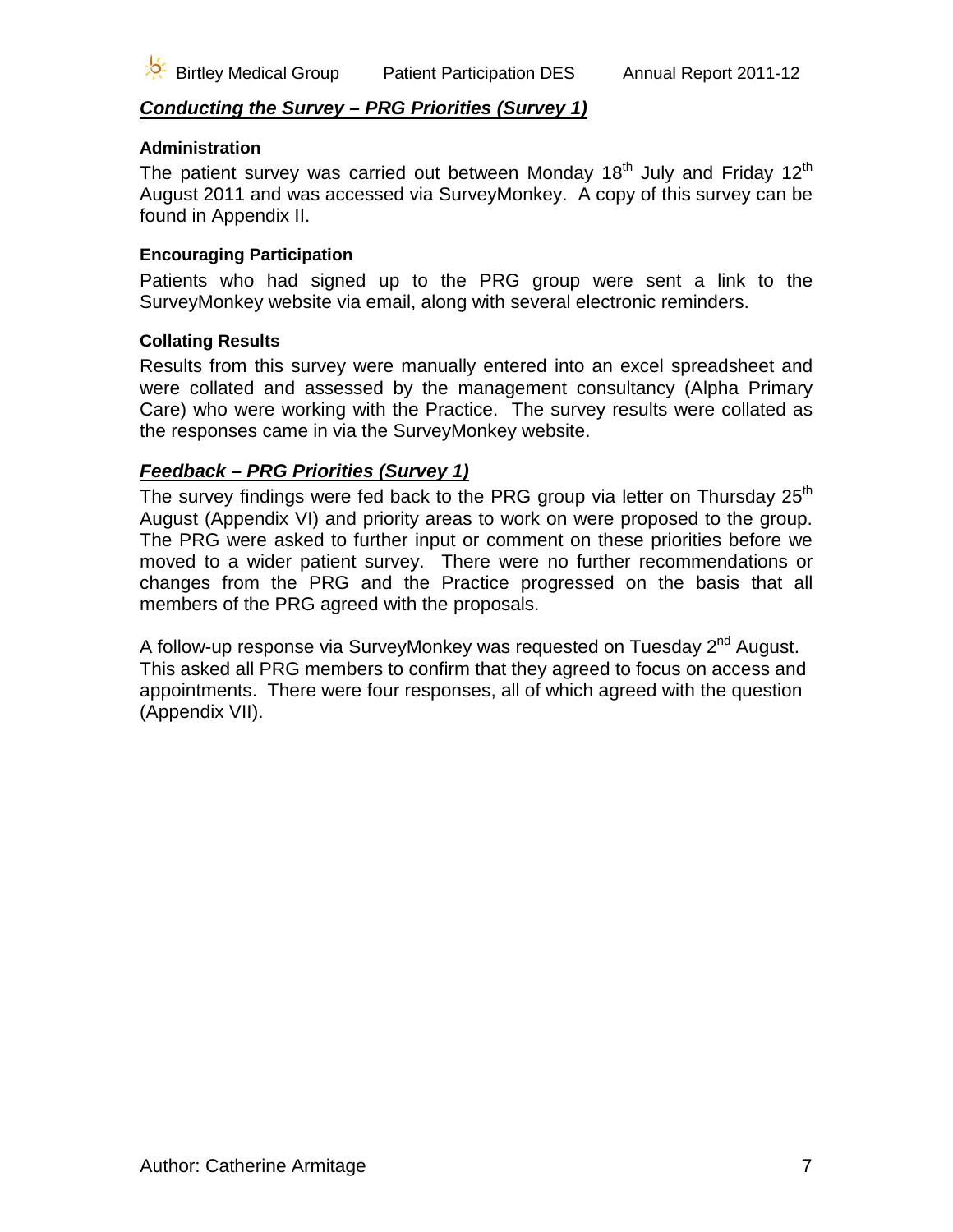

### <span id="page-7-0"></span>**Practice Surveys**

As part of the Patient Participation DES the Practice was required to collate the views of the wider patient population through a local Practice survey and inform and discuss these findings with the PRG. The Practice should aim to undertake such a survey at least once per year.

### <span id="page-7-1"></span>*Details of Practice Survey – Wider Practice Population (Survey 2)*

### <span id="page-7-2"></span>**Questions**

It was decided that the questions for this survey would follow a similar design to those of the National GP Survey (IPSOS Mori) and from previous Practice questionnaires (GPAC). The Practice was working in collaboration with a management consultancy (Alpha Primary Care) who oversaw the design and implementation of the survey.

The questions were developed were based around the areas of patient access that the PRG had indicated were of high priority.

### <span id="page-7-3"></span>**Priority Areas**

The survey contained 18 questions focused on patient access to appointments. These included questions about access to a preferred GP, the ability to book ahead and the ease of booking an appointment. Additional questions were also asked about satisfaction with current Practice opening hours, access to nurse appointments and booking appointments over the telephone.

### <span id="page-7-4"></span>*Conducting the Survey – Wider Practice Population (Survey 2)*

### <span id="page-7-5"></span>**Administration**

The patient survey was carried out between Monday  $5<sup>th</sup>$  September and Friday 16<sup>th</sup> September 2011 and was accessed in paper format by post (to current PRG members) and in person at reception (no non-PRG members).

### <span id="page-7-6"></span>**Encouraging Participation**

Patients who attended at reception with queries or who were checking in for appointments were encouraged to complete the survey by the reception staff. Posters advertising the survey were also placed around the waiting room to alert patients.

### <span id="page-7-7"></span>**Collating Results**

Results from this survey were manually entered into an excel spreadsheet and were collated and assessed by the management consultancy (Alpha Primary Care) who were working with the Practice. The survey results were collated as and when hard copies were returned to the reception desk over the two week survey period, with a final assessment on responses being made between Monday 19<sup>th</sup> and Wednesday 21<sup>st</sup> September. The Practice was pleased to receive more than 170 completed questionnaires.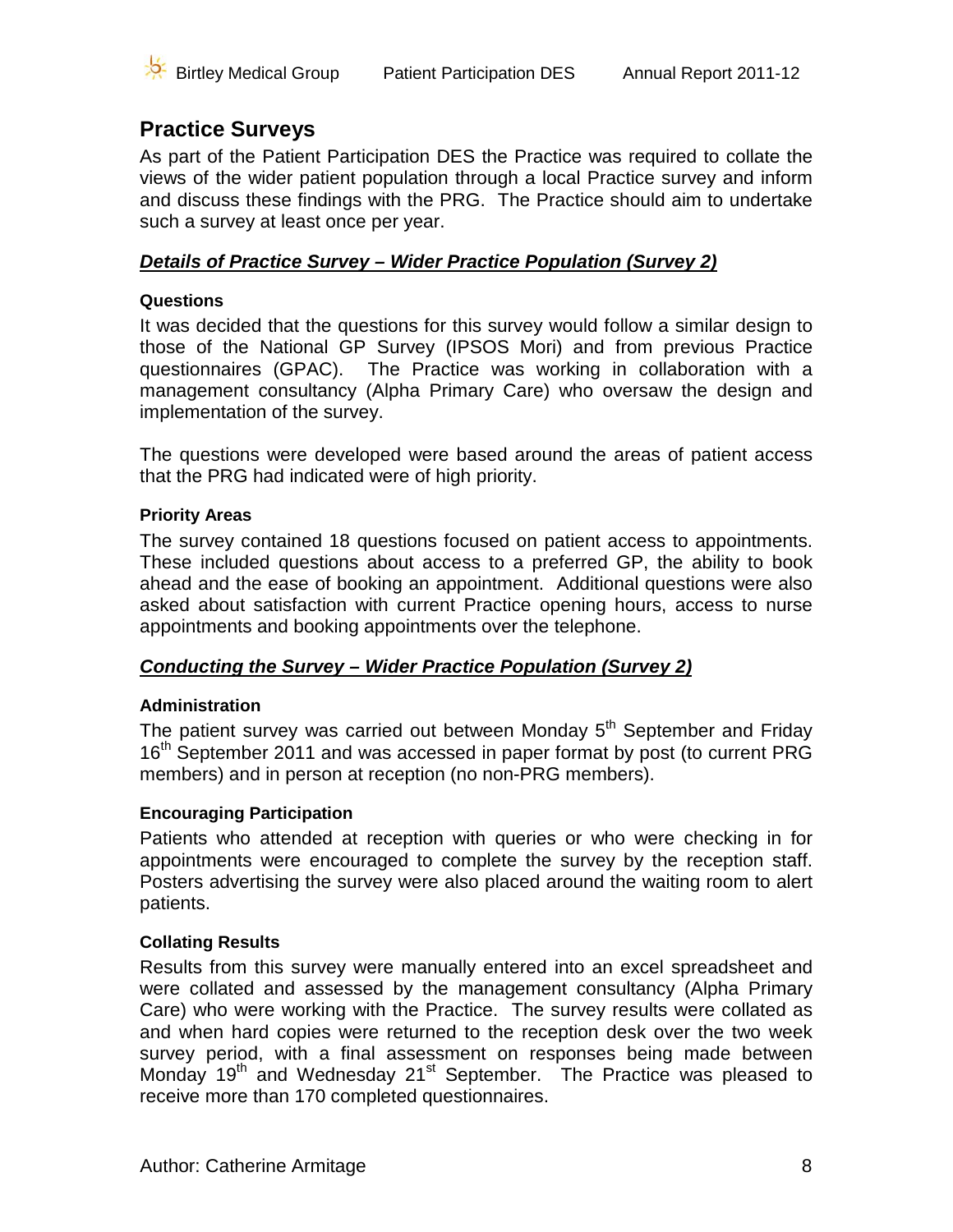### *Feedback – Wider Practice Population (Survey 2)*

<span id="page-8-0"></span>The survey findings were fed back to the PRG group via letter on Wednesday  $21<sup>st</sup>$  September (Appendix VIII) along with a copy of the results (Appendix V). A meeting was planned for Wednesday 28<sup>th</sup> September to discuss the results and agree on a further action plan (Appendix IX). Only one response was received from the PRG. They were unfortunately unable to attend the meeting but stated that the results mirrored their own thoughts on improvements to services. The PRG member also took time to thank the Partners for giving the patients the means to modify the services offered. Based on the initial PRG feedback, patient survey results and PRG members' response to proposed improvements, the Practice proceeded with the identified list of improvements (Appendix X).

Further correspondence was sent out to the PRG group on Friday 3<sup>rd</sup> February via letter inviting them to attend a meeting at the Practice on Tuesday  $14<sup>th</sup>$ February (Appendix XI).

The February meeting had nine attendees from the PRG as well as attendance from one of the Reception Team leaders, the Deputy Practice Manager and the Management Consultancy. The Practice took this opportunity to update the PRG on the process to date; including receiving verbal approval for the priorities undertaken, verbal approval in retrospect for the action plan taken in response to the wider practice survey, verbal approval for the changes undertaken and an opportunity for the PRG members to raise any queries, comments or concerns and discuss with us any further feedback that they considered relevant.

The PRG meeting was excellent. The patients were actively involved in the discussions and demonstrated a genuine interest and approval for all the excellent improvements that were put in place. They were particularly grateful for the opportunity to be involved in shaping the delivery of services from the Practice.

Minutes of the meeting were taken to ensure that all discussion points and action plans were captured. These are available in appendices XII and XIII.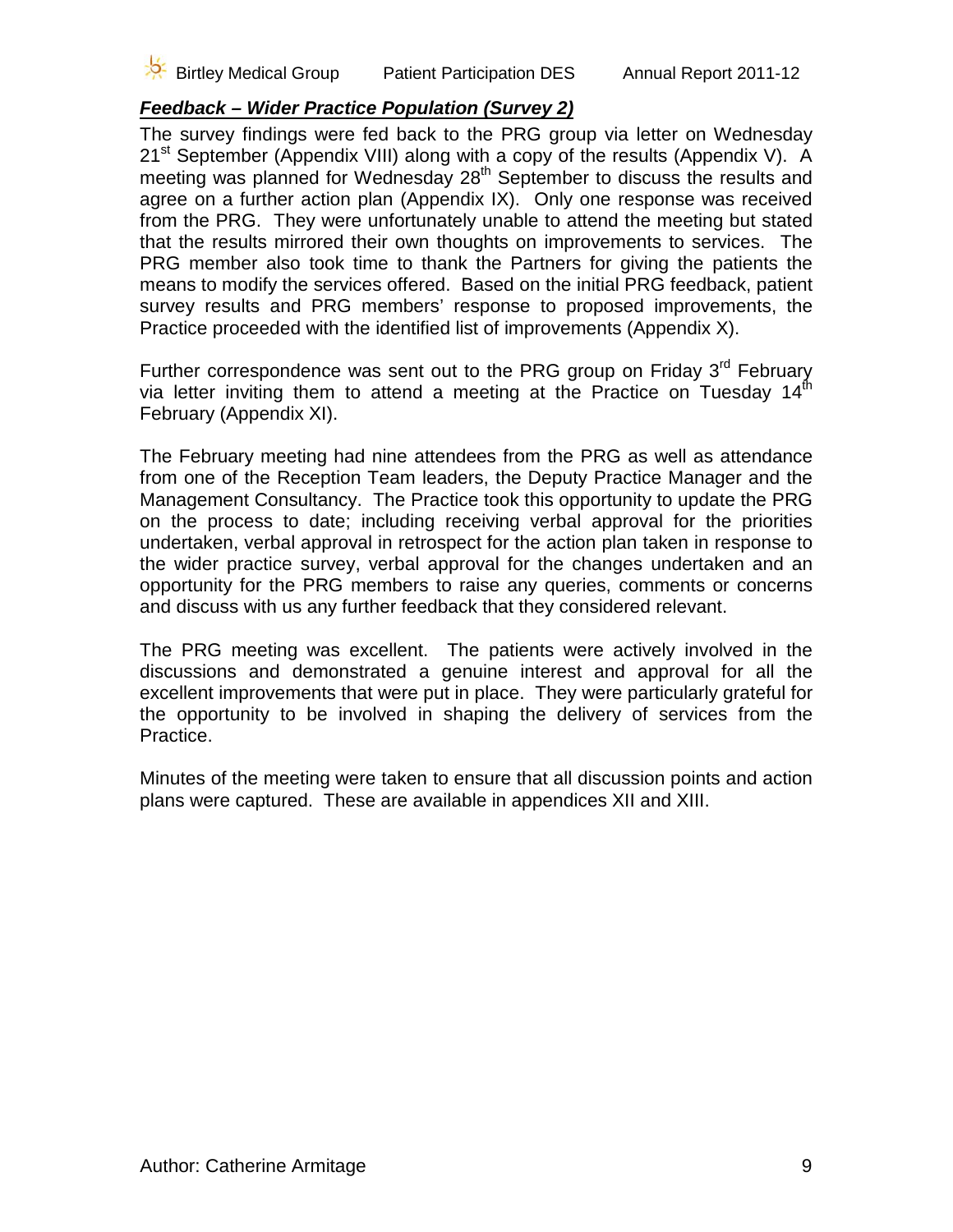

## <span id="page-9-0"></span>**Action Plan**

As part of the Patient Participation DES the Practice is required to develop and agree an action plan setting out the priorities and proposals arising out of the local patient survey. The Practice also has to seek agreement from the PRG to implement any changes and, where necessary, inform the Primary care Trust (PCT).

### <span id="page-9-1"></span>*Results*

The Wider Practice Population survey had 186 responses in total, including 26 from members of the PRG.

Access was seen as being a major problem with 64.6% of respondents stating that they found it difficult or very difficult to see a Doctor that they prefer, with a similar number of respondents (58.2%) stating that they only see their preferred Doctor either some of the time or never.

The Practice was also interested to find that 15.6% of respondents would book two appointments if their preferred Doctor was unavailable; one with the first Doctor offered and then the next available appointment with the Doctor of their choice. There were also 22.4% of respondents who stated that they have had trouble booking ahead (within the next 2 weeks) for their preferred Doctor.

On a positive note 95.5% or respondents stated that they were either very satisfied of fairly satisfied with the current opening hours that the Practice offered.

### <span id="page-9-2"></span>*Consulting with the PRG*

The PRG was offered the opportunity to discuss the proposed action plan on two occasions. Unfortunately the first meeting (28<sup>th</sup> September) had no attendees. A letter sent to PRG members on 21<sup>st</sup> September outlined details on the Practices proposed actions for improving patient access in response to the patient survey.

The Practice proceeded with implementation of recommended changes on the 3<sup>rd</sup> October and agreed to monitor these changes.

At the PRG meeting on the  $14<sup>th</sup>$  February the Practice discussed in detail the impact of the changes that had been implemented. The Practice also took the opportunity with the group to go back over the full details and conclusions of the survey that lead to the recommended improvements.

### <span id="page-9-3"></span>*Summary of Priorities and Actions*

The priorities identified by the PRG were:

- $\frac{1}{2}$  Availability of appointments
- $\frac{1}{2}$  Being able to book ahead
- $\frac{1}{2}$  Seeing a preferred GP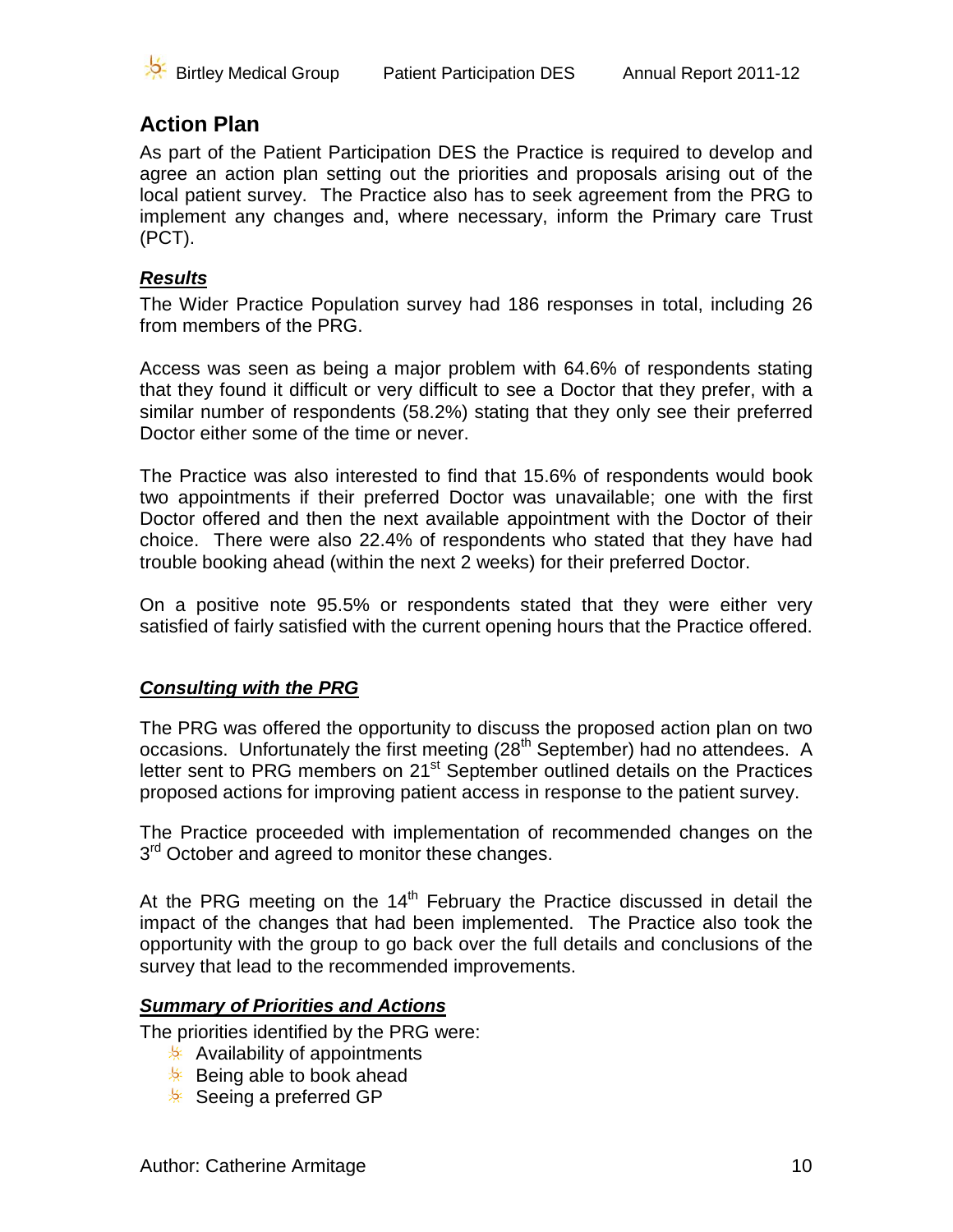The actions agreed in order to address these priority areas were discussed within the Practice and with the management consultancy, taking into consideration the feedback from the PRG group.

The agreed actions comprised of the following:

### <span id="page-10-0"></span>**Availability of appointments**

- Reduce the number of patients booking multiple appointments due to lack of access to preferred GP
- $*$  Reduce the number of urgent appointments pre-booked by staff to cope with high demand
- $*$  Daily assessment of the appointments system to manage fluctuating demand

### <span id="page-10-1"></span>**Being able to book ahead**

- Increasing the appointments diary to six weeks ahead
- $*$  Embargo urgent appointments so that staff cannot pre-book these when demand is high

### <span id="page-10-2"></span>**Seeing a preferred GP**

- **EX** Provide patients with improved access to their preferred GP
- Allow patients the option of booking an urgent appointment with a GP of their choice

### <span id="page-10-3"></span>**Other actions**

- $*$  Aim to improve telephone access for booking appointments by dealing with all calls for appointment requests first time
- Streamlining of clinic start times in order to simplify the appointments system for both staff and patients
- **Maintain the current ability to provide telephone consultations**

### <span id="page-10-4"></span>*Implementation of Changes*

All priorities identified by the PRG were addressed and further follow up actions were agreed by the PRG at the meeting on Tuesday 14<sup>th</sup> February.

There were no changes that would need to be referred to the PCT for approval.

Implementation of the changes to the appointments system commenced on Monday  $10<sup>th</sup>$  October with notices being placed in the waiting room on the same date.

Feedback from the PRG meeting on 14<sup>th</sup> February was positive and all attendees agreed that the implemented changes were working well and that the effects had been beneficial to both the Practice and the patients. The PRG agreed that the changes should be carried forward and it was agreed that the Practice would reassess the appointments system again after a year.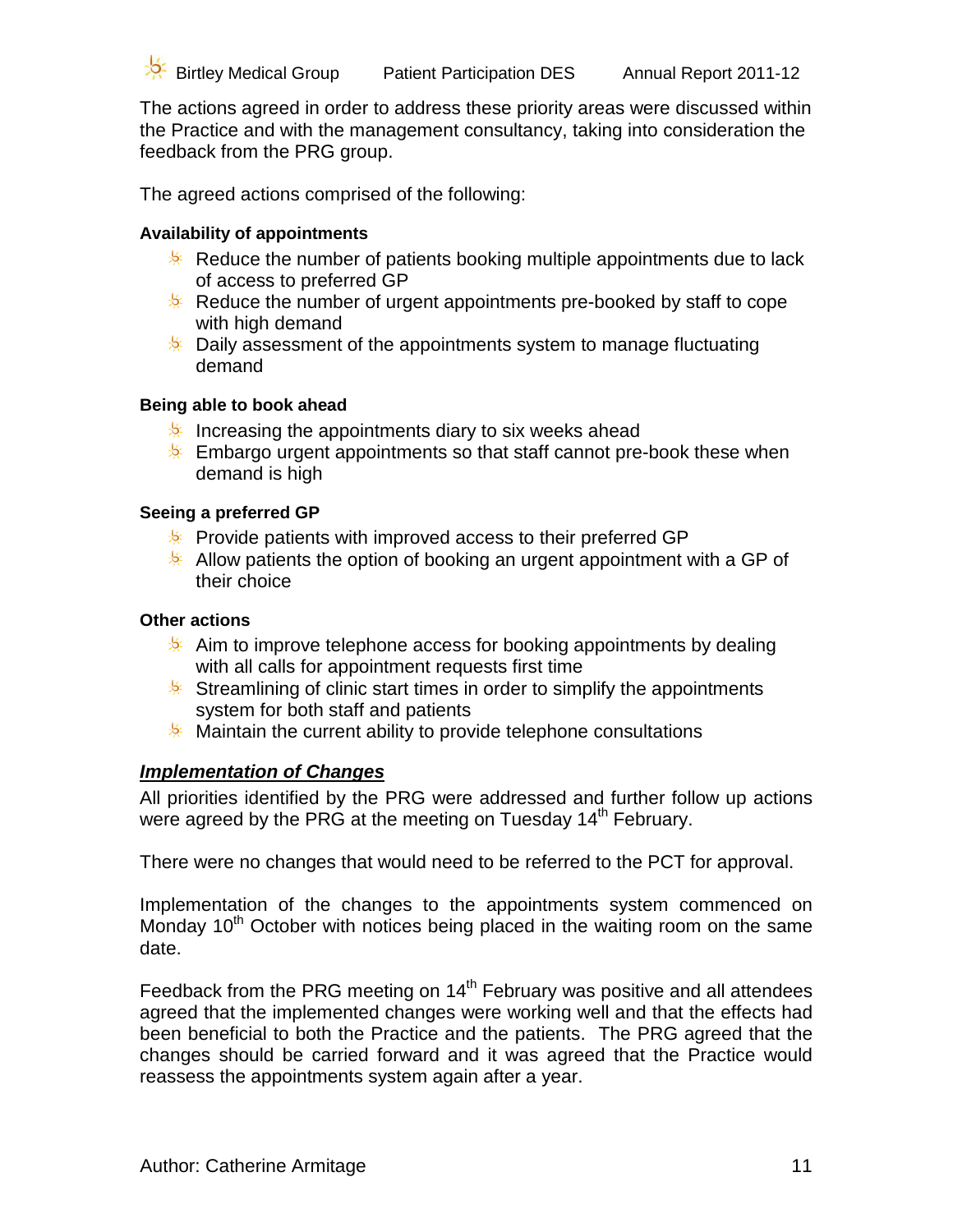

# <span id="page-11-0"></span>**Annual Report**

As part of the Patient Participation DES the Practice is required to publicise the Local Patient Participation Report on the Practice website and update the report on subsequent achievement.

An electronic copy of the 2011/12 Annual Report regarding the Patient Participation DES can be found on the Practice website:

[www.birtleymedicalgroup.nhs.uk/patient-participation/](http://www.birtleymedicalgroup.nhs.uk/patient-participation/)

### <span id="page-11-1"></span>**Progress to Date**

Since the implementation of the changes in October both the Practice and patients have noticed an improvement to the appointments system.

Such improvements include:

- $*$  A >20% reduction in telephone calls to the surgery due to staff dealing with requests on the first occasion
- $*$  The ability to book an appointment up to 6 weeks ahead
- $*$  The ability to book an urgent appointment with a preferred GP (where possible)
- $*$  An increase in appointment capacity due to the reduction of patients booking multiple appointments in order to see a preferred GP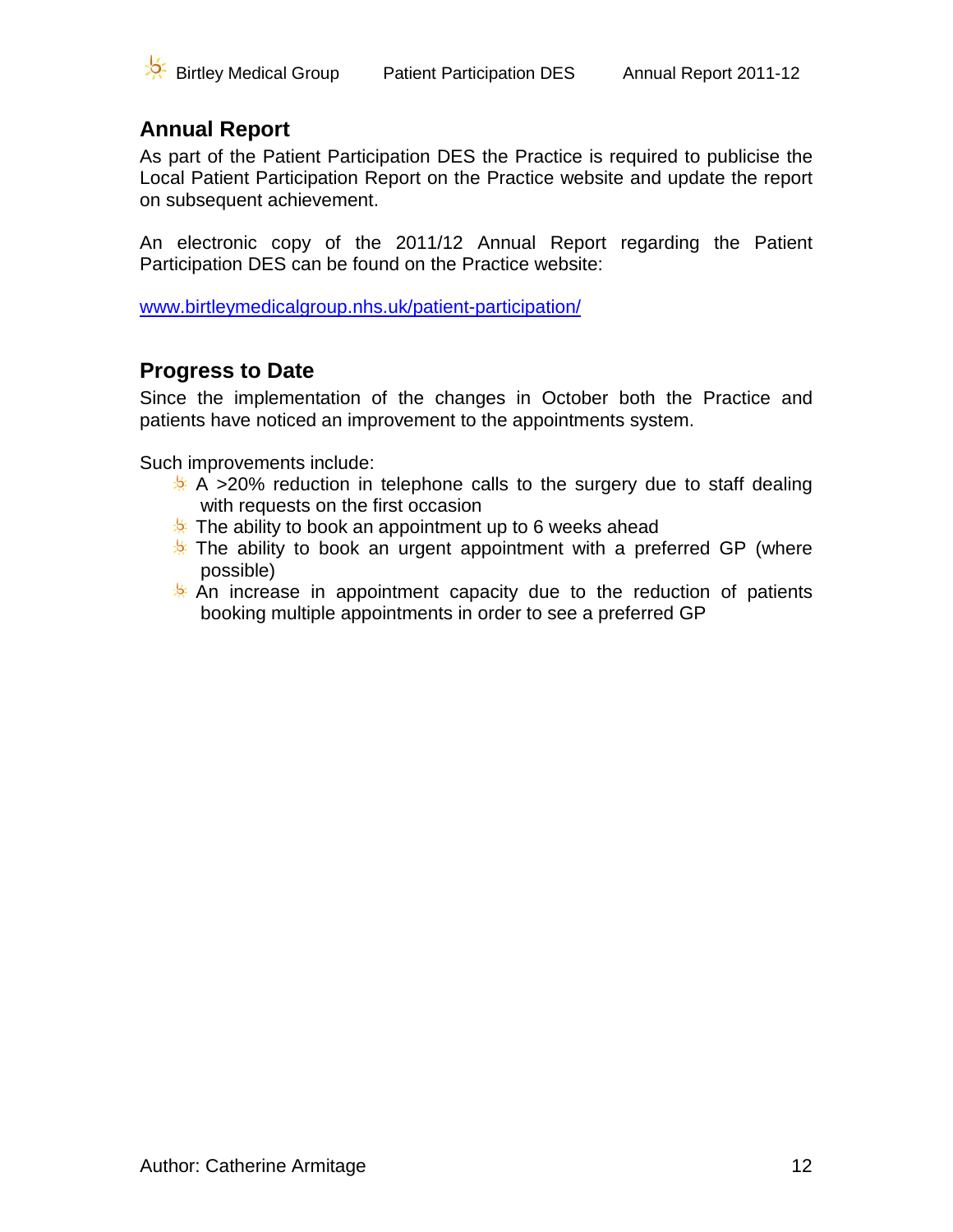# <span id="page-12-0"></span>**Additional Information**

### <span id="page-12-1"></span>*Opening Times*

The current Practice opening hours are as follows:

| Monday    | $07:00 - 18:00$ |
|-----------|-----------------|
| Tuesday   | $07:00 - 18:00$ |
| Wednesday | $07:00 - 18:00$ |
| Thursday  | $07:00 - 20:00$ |
| Friday    | $07:00 - 18:00$ |
| Saturday  | Closed          |
| Sunday    | Closed          |

### <span id="page-12-2"></span>*Extended Hours*

Between 7:00am and 8:30am Monday to Friday and between 5:30pm and 8:00pm on a Thursday evening there are GP appointments available to be prebooked. There are also selections of Nurse and Healthcare Assistant appointments available to pre-book during these times.

### <span id="page-12-3"></span>*Access to Services*

Services at the Practice can be accessed in the following ways:

- $*$  The building is open from 7:00am through to 6:00pm Monday to Friday, and until 8:00pm on Thursdays.
- $*$  Direct access to a member of the Reception or Administration teams is available between 8:00am through to 6:00pm Monday to Friday, and until 8:00pm on Thursdays.
- $*$  Appointments can be booked over the telephone or in person at the **Practice**
- **EX** Prescriptions can be ordered over the telephone, in person at the Practice or via the Practice website
- $*$  The duty doctor is on call between 8:00am and 6:00pm Monday to Friday.
- $*$  Between 6:00pm and 8:00am Monday to Friday all calls received by the Practice are diverted to the Out of Hours provider (GatDoc). This also happens during weekends and bank holidays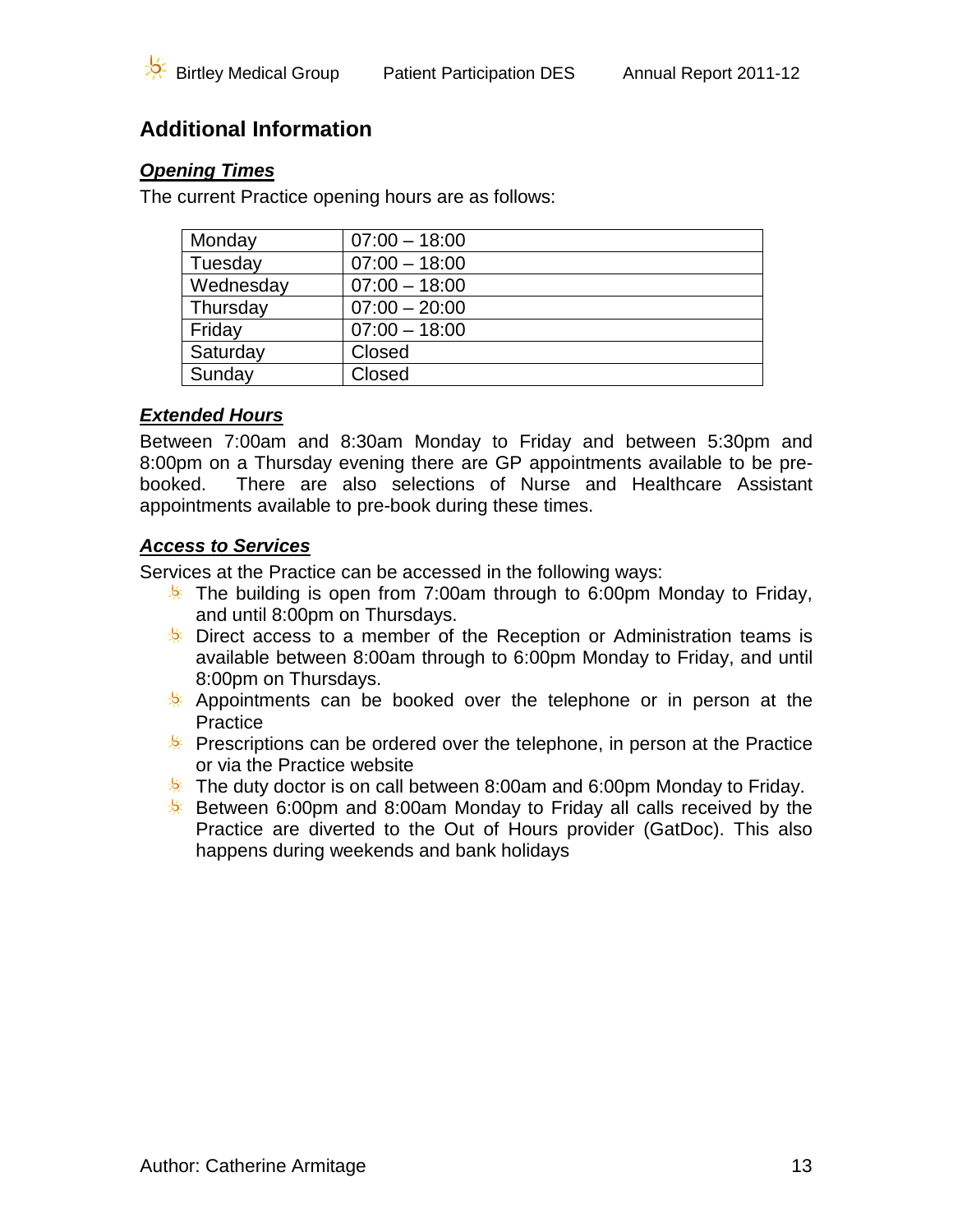# **Appendices**

# <span id="page-13-0"></span>*Appendix I – Patient Reference Group statistics*

| <b>Ages</b>                   |                |        | Gender       |                          |        |
|-------------------------------|----------------|--------|--------------|--------------------------|--------|
| Range                         |                | $\%$   | Range        |                          | $\%$   |
| $17 - 24$                     | $\overline{7}$ | 8.75   | Male         | 24                       | 30.00  |
| 25-34                         | 13             | 16.25  | Female       | 56                       | 70.00  |
| 35-44                         | 11             | 13.75  | <b>TOTAL</b> | 80                       | 100.00 |
| 45-54                         | 11             | 13.75  |              |                          |        |
| 55-64                         | 17             | 21.25  |              | <b>Carer</b>             |        |
| 65-74                         | 11             | 13.75  | Range        |                          | $\%$   |
| 75-84                         | 9              | 11.25  | Yes          | 15                       | 18.75  |
| $85+$                         | $\mathbf 1$    | 1.25   | No           | 65                       | 81.25  |
| <b>TOTAL</b>                  | 80             | 100.00 | <b>TOTAL</b> | 80                       | 100.00 |
| <b>Ethnicity</b>              |                |        |              | <b>Attendance</b>        |        |
| Range                         |                | $\%$   | Range        |                          | $\%$   |
| <b>White British</b>          | 75             | 93.75  | Regularly    | 31                       | 38.75  |
| Other                         | $\overline{2}$ | 2.50   | Occasionally | 43                       | 53.75  |
| Unknown                       | 3              | 3.75   | Rarely       | 6                        | 7.50   |
| <b>TOTAL</b>                  | 80             | 100    | <b>TOTAL</b> | 80                       | 100.00 |
| <b>Chronic Disease</b>        |                |        |              | <b>Repeat Medication</b> |        |
| Range                         |                | %      | Range        |                          | $\%$   |
| Yes                           | 38             | 47.50  | Yes          | 54                       | 67.50  |
| No                            | 42             | 52.50  | No           | 26                       | 32.50  |
| <b>TOTAL</b>                  | 80             | 100    | <b>TOTAL</b> | 80                       | 100.00 |
| <b>Pregnancy</b>              |                |        |              | <b>Drug Abuse</b>        |        |
| Range                         |                | %      | Range        |                          | %      |
| Yes                           | 1              | 1.25   | Yes          | 1                        | 1.25   |
| No                            | 79             | 98.75  | No           | 79                       | 98.75  |
| <b>TOTAL</b>                  | 80             | 100.00 | <b>TOTAL</b> | 80                       | 100.00 |
| <b>Visual Impairment</b>      |                |        |              | <b>Hearing Loss</b>      |        |
| Range                         |                | %      | Range        |                          | %      |
| Yes                           | 1              | 1.25   | Yes          | 1                        | 1.25   |
| No                            | 79             | 98.75  | No           | 79                       | 98.75  |
| <b>TOTAL</b>                  | 80             | 100.00 | <b>TOTAL</b> | 80                       | 100.00 |
| <b>Mental Health Problems</b> |                |        |              | <b>Cancer Diagnosis</b>  |        |
| Range                         |                | %      | Range        |                          | %      |
| Yes                           | $\overline{7}$ | 8.75   | Yes          | 1                        | 1.25   |
| No                            | 73             | 91.25  | No           | 79                       | 98.75  |
| <b>TOTAL</b>                  | 80             | 100.00 | <b>TOTAL</b> | 80                       | 100.00 |
| <b>Employment</b>             |                |        |              |                          |        |
| Range                         |                | %      |              |                          |        |
| Unknown                       | 20             | 25.00  |              |                          |        |
| Unemployed                    | 5              | 6.25   |              |                          |        |
| Employed                      | 27             | 33.75  |              |                          |        |
| Retired                       | 26             | 32.50  |              |                          |        |
| Student                       | $\overline{2}$ | 2.50   |              |                          |        |
| <b>TOTAL</b>                  | 80             | 100    |              |                          |        |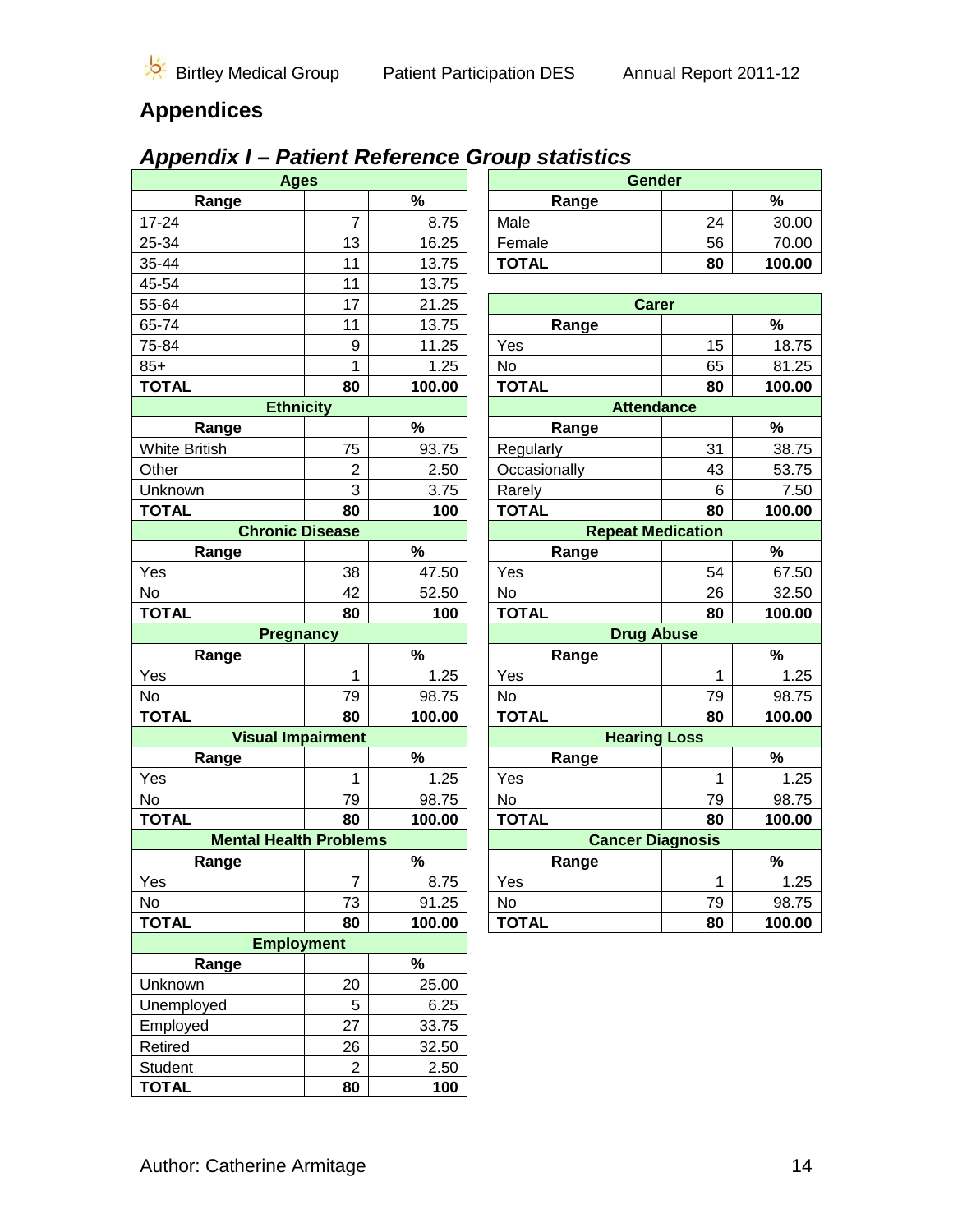

# <span id="page-14-0"></span>*Appendix II – PRG Priorities Survey*

**1. The following question is an example of a service area we may seek to improve. What do you think are the most important issues on which we should consult our patients? For example, which of the following areas do you think we should prioritise and focus on during the coming year: (please allocate a priority to each area - High /Medium/Low)**

|                                      | Low                                                                              | Medium                                         | High                                         |
|--------------------------------------|----------------------------------------------------------------------------------|------------------------------------------------|----------------------------------------------|
| Getting an<br>appointment            | $\Box$ Getting an<br>appointment Low                                             | $\Box$ Getting an<br>appointment Medium        | C<br>Getting an<br>appointment High          |
| Booking ahead                        | Booking ahead Low                                                                | Booking ahead<br>Medium                        | Booking ahead<br>High                        |
| Seeing your<br>preferred GP          | $\Box$ Seeing your<br>preferred GP Low                                           | $\Box$ Seeing your<br>preferred GP Medium      | $\Box$ Seeing your<br>preferred GP High      |
| Seeing any GP                        | Seeing any GP Low                                                                | Seeing any GP<br>Medium                        | Seeing any GP<br>High                        |
| Ease of<br>contacting us by<br>phone | Ease of contacting<br>us by phone Low                                            | L.<br>Ease of contacting<br>us by phone Medium | L.<br>Ease of contacting<br>us by phone High |
| Communication<br>with Patients       | L.<br>Communication with<br>Patients Low                                         | L.<br>Communication<br>with Patients Medium    | L.<br>Communication<br>with Patients High    |
|                                      | Thank you for your comment which will help identify important areas to focus on. |                                                |                                              |

We'll now be able to develop our Patient survey around these areas, and will let you know the outcome.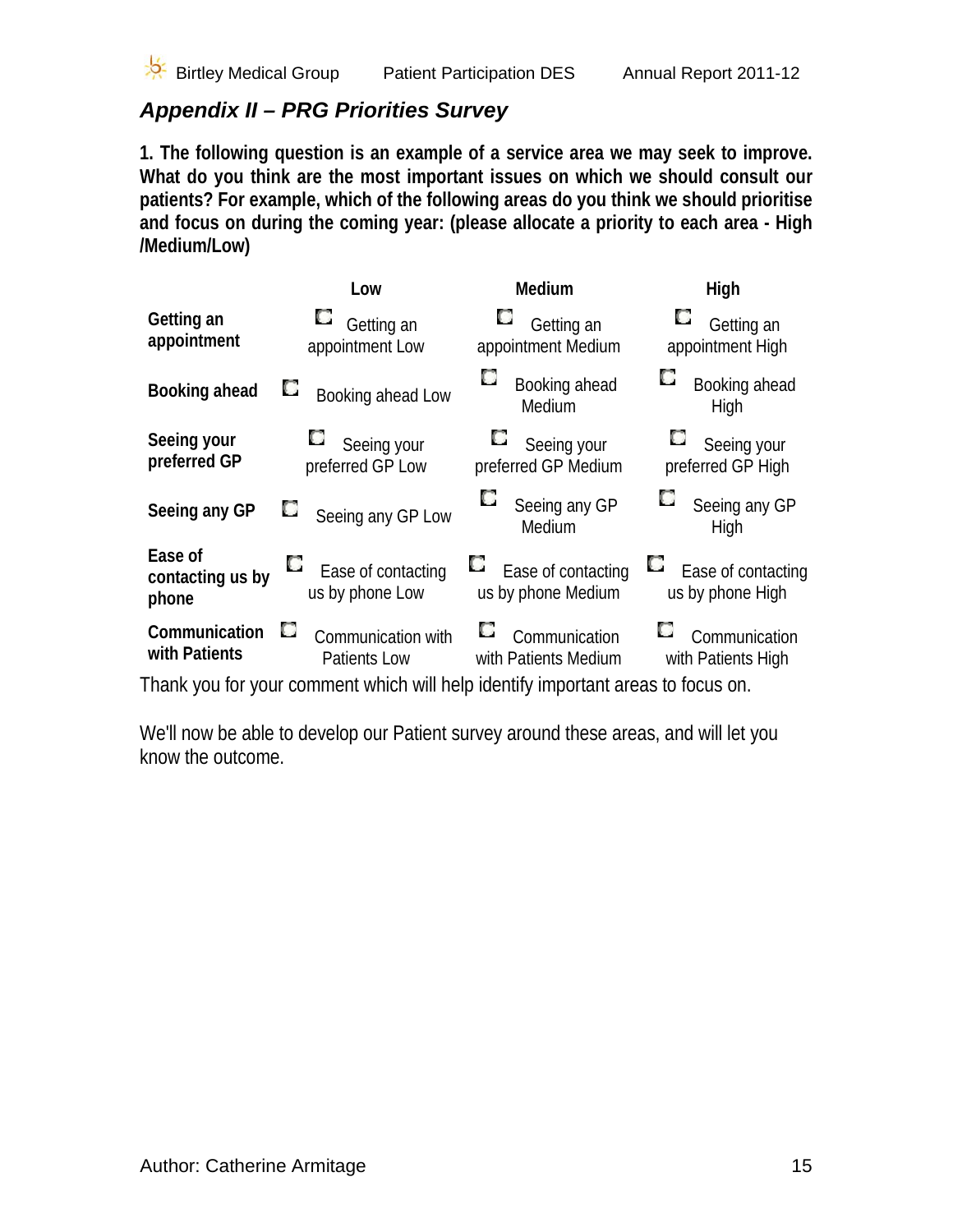

# <span id="page-15-0"></span>*Appendix III – Wider Practice Population Survey*

**Dear Patient,** 

**We are looking at ways to improve our appointment system with the aim of improving appointment availability, providing the ability to book appointments in advance (4-6 weeks) and greater access to your preferred GP. We would appreciate if you would take the time to give us some feedback which we will use as input into our discussions and decisions on how to improve these areas.** 

**Please tick** √ **your box of choice for each question below:** 

**1. How do you normally book your appointments to see a doctor or nurse at the surgery ?**

In person By phone

**2. Think about the last time you tried to see a doctor fairly quickly. Were you able to see a doctor on the same day or in the next 2 weekdays that the surgery was open?** 

Yes No Can't Remember

**3. Is there a particular doctor you prefer to see at the surgery**

Yes No

**4. How easy is it to see the doctor you prefer to see at Birtley ?**

Very Easy Fairly Easy Difficult Very Difficult

**5. How often do you see the doctor you prefer to see at Birtley** 

Always or almost always, A lot of the time,

Some of the time; Never or almost never

#### **6. How many times would you say you visit your GP per year**

1-3 times 4-6 times 7-9 times 10 or more times

#### **7. If you ring the surgery looking to see a GP within the next 2 days and your preferred GP is not available would you**

Ask to see another GP

Ask when your preferred GP is available & wait for an appointment until then,

 Ask to see another GP and look for an appointment with your preferred GP as soon as they are available,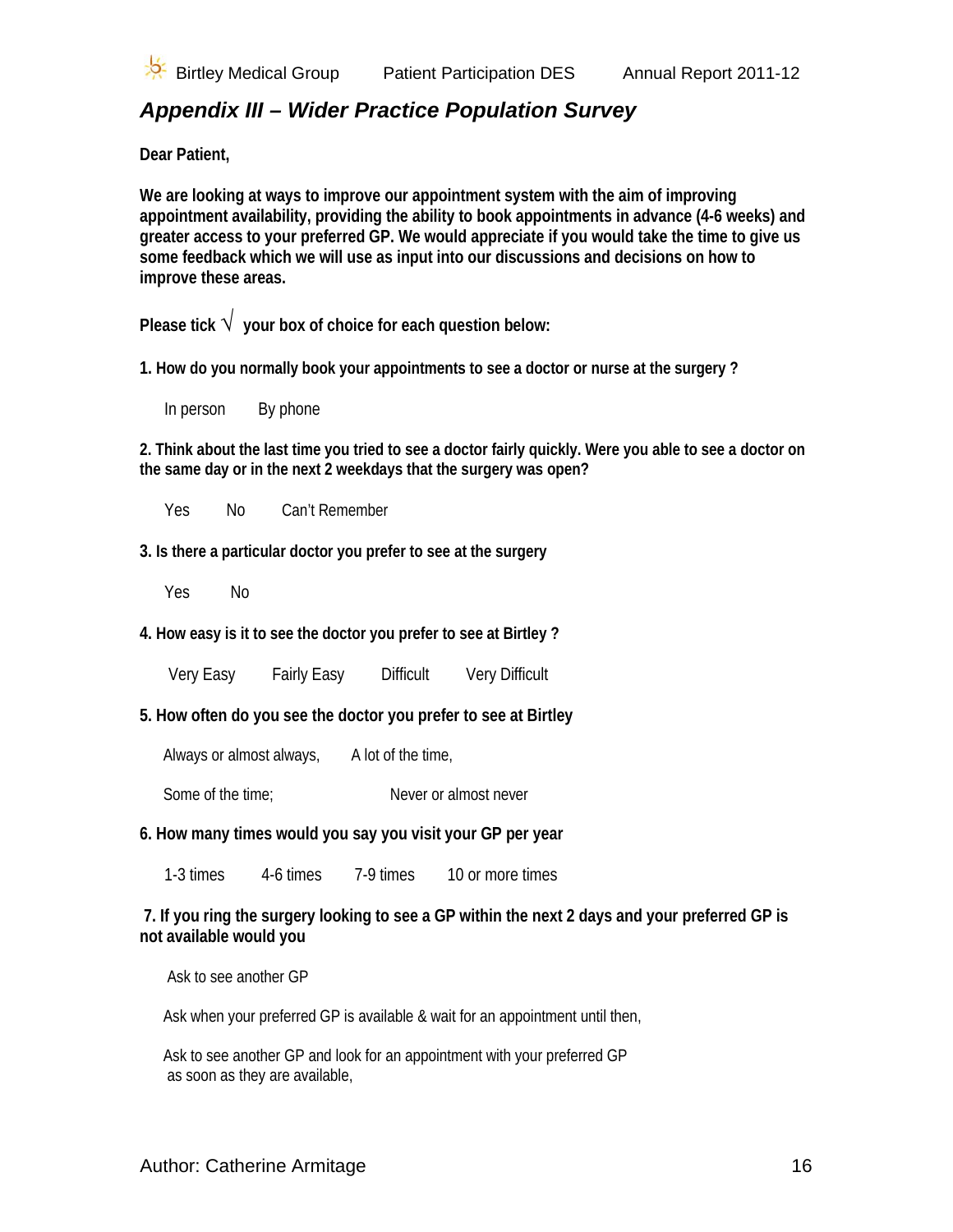**8. In the past 6 months, have you tried to book ahead for an appointment with your preferred doctor but was told that there were no appointments available for the next 2 weeks.** 

Yes, this has happened to me regularly,

Yes, this has happened to me on occasions,

No, this has never happened to me,

If yes would you:

Ask to see another GP

Ask when your preferred GP is available & wait for an appointment until then,

 Ask to see another GP and look for an appointment with your preferred GP as soon as they are available,

#### **9. How satisfied are you with the hours that your GP surgery is open?**

Very Satisfied Fairly Satisfied

Fairly Dissatisfied Very Dissatisfied \_

### **10. Would you like your GP surgery to open at additional times?**

Yes No Makes no difference

If yes please specify the additional time you most like the surgery to be open, tick one:

At lunchtime; After 5:30pm;

After 6:00pm; Saturday am;

**11. Last time you saw a doctor at your GP surgery , how good was the doctor at giving you enough time** 

Very good; Good Poor; Very poor

**12. Think about the last time you tried to see a nurse fairly quickly. Were you able to see a nurse on the same day or in the next 2 weekdays that the surgery was open?** 

Yes No Can't Remember

**13. Is there a particular nurse you prefer to see at the surgery**

Yes No

**14. How easy is it to see the nurse you prefer to see at Birtley ?**

Very Easy Fairly Easy Difficult Very Difficult

### Author: Catherine Armitage 17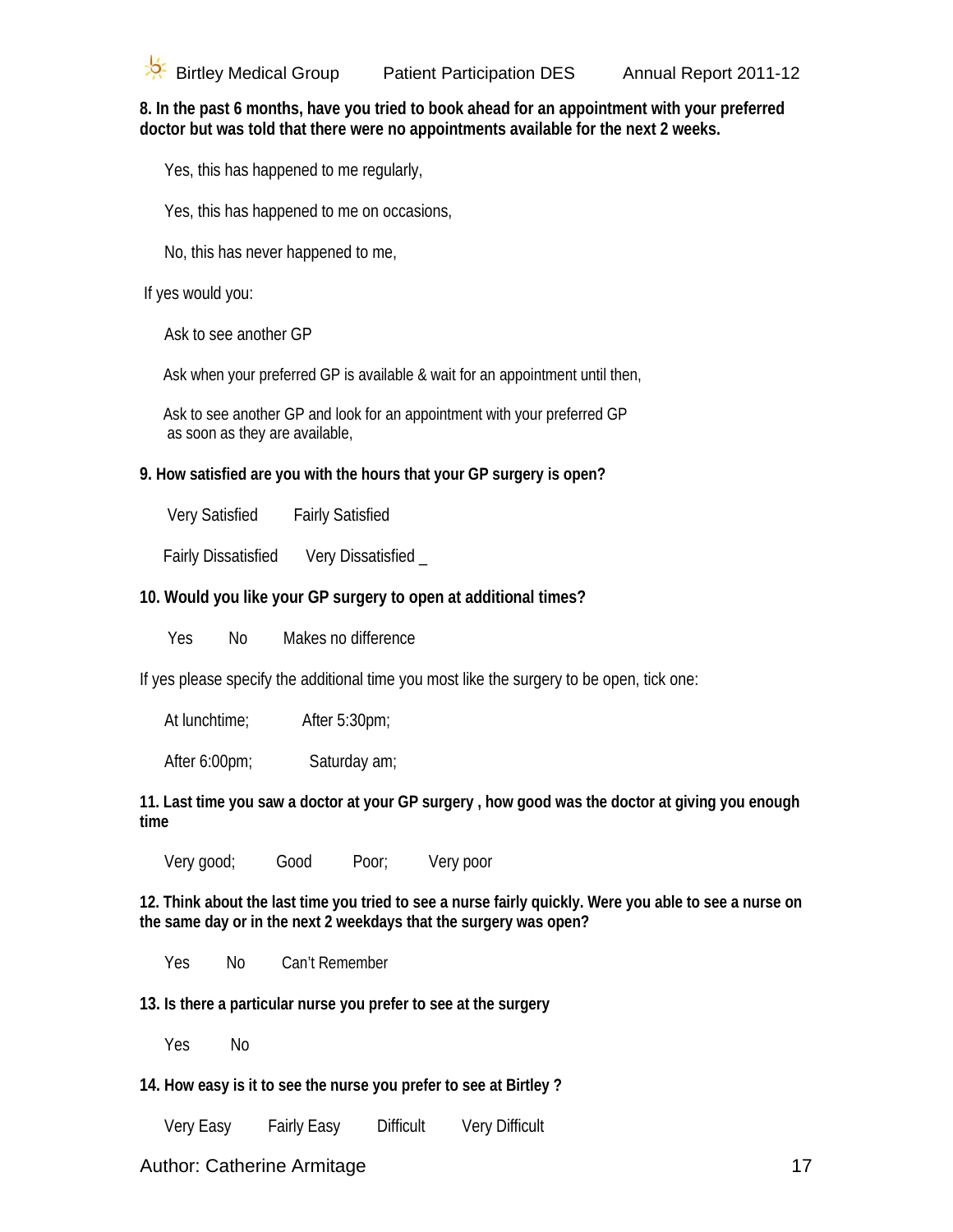### **15. How often do you see the nurse you prefer to see at Birtley**

Always or almost always, A lot of the time,

Some of the time:<br>
Never or almost never

**16. Last time you saw a nurse at your surgery , how good was the nurse at giving you enough time** 

Very good; Good Poor; Very poor

**17. How many times would you say you visit your nurse per year** 

1-3 times 4-6 times 7-9 times 10 or more times

**18. Have you any other comments or suggestions you would like to make to us regarding appointments?** 

**(This section is optional – you do not have to fill in your name to this questionnaire if you would prefer not to.)** 

**Patient Name:** 

**Address & Contact Number:** 

**Thank you for taking the time to complete this questionnaire. We will be reviewing all the feedback and using this in our discussions as to how best to improve on our appointments.**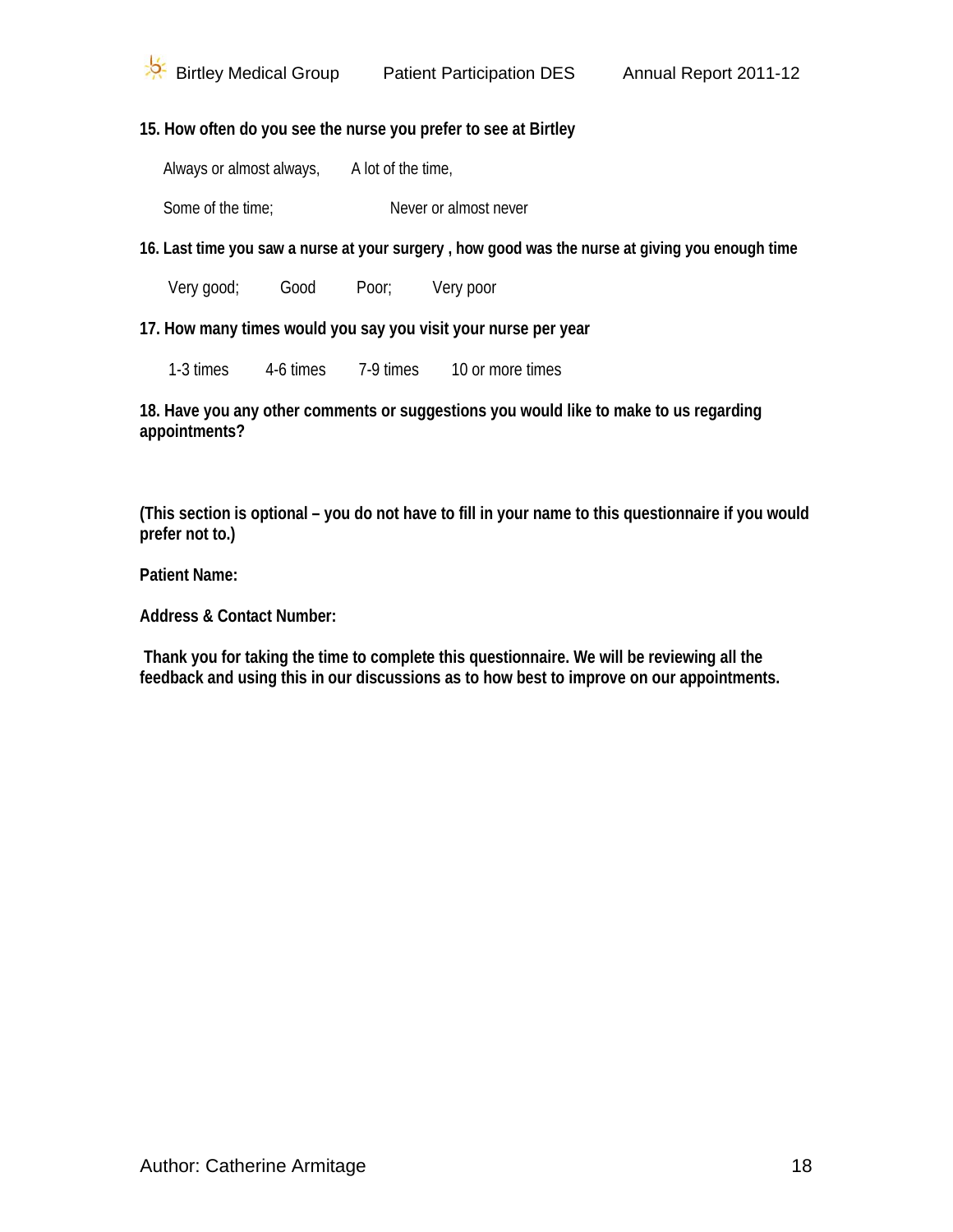## <span id="page-18-0"></span>*Appendix IV – PRG Priorities Results*

### Birtley Medical Group - Developing our Practice

The follwing question is an example of a service area we may seek to improve. What do you think are the most important issues on which we should consult our patients? For example, which of the following areas do you think we should prioritise and focus on during the coming year: (please allocate a priority to each area - High /Medium/Low)

| <b>Answer Options</b>              | Low | <b>Medium</b> | High              | Response<br>Count |
|------------------------------------|-----|---------------|-------------------|-------------------|
| Getting an appointment             |     |               | 6                 | 8                 |
| Booking ahead                      |     |               |                   | 8                 |
| Seeing your preferred GP           |     |               | 6                 |                   |
| Seeing any GP                      |     |               |                   | 8                 |
| Ease of contacting us by phone     |     |               |                   | 8                 |
| <b>Communication with Patients</b> |     |               |                   | 8                 |
|                                    |     |               | answered question |                   |
|                                    |     |               | skipped question  |                   |
|                                    |     |               |                   |                   |

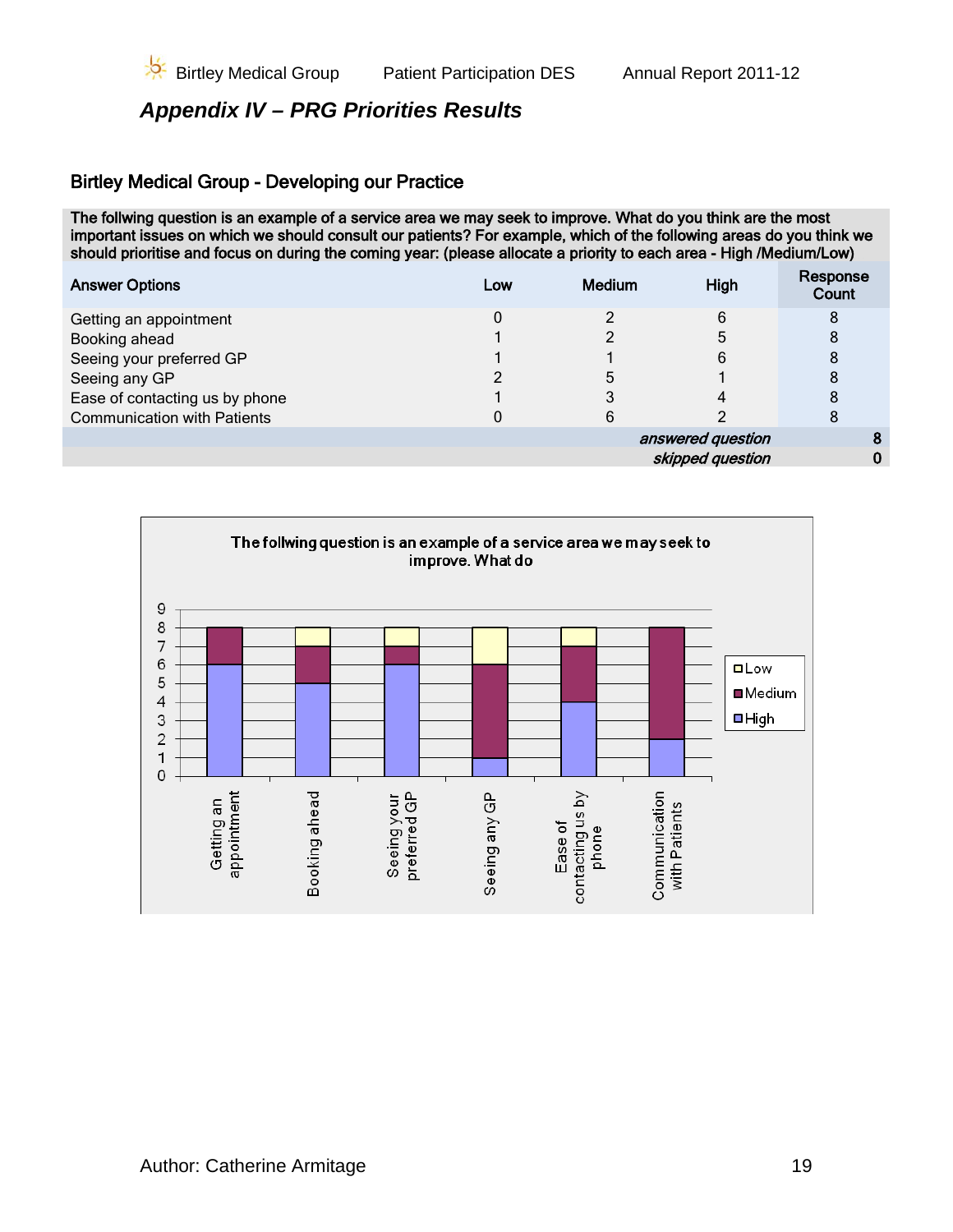# <span id="page-19-0"></span>*Appendix V – Wider Practice Population Results*

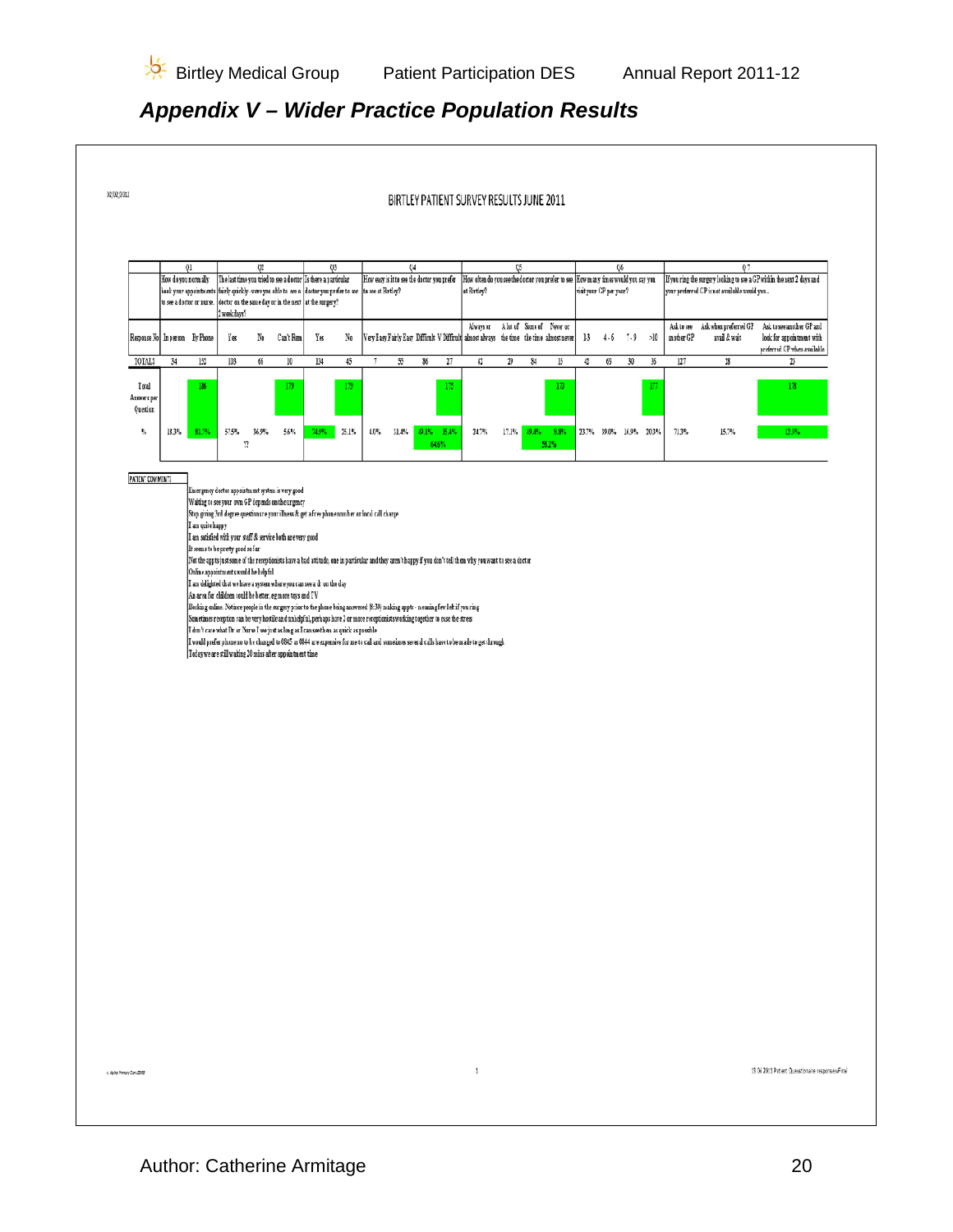#### BIRTLEY PATIENT SURVEY RESULTS JUNE 2011

|                | In the past 6 ments, have you tried to book ahead for an appointment with your preferred doctor but was tell that there lillew satisfied are you with the hours that the GP surgery is Would you like your GP surgery to open<br>were no appointments available for the next 2 weeks |  |          |                                   |                                                        |                                                                             |      | l 1982?                         |                        |                      |    |    |                            | )10              |                                                      |        |        | 0 11<br>Last time you saw a doctor at your<br>surgery, how good was the doctor at<br>giving you enough time. |    |  |                    | The last ti<br>nusefair<br>to see an<br>inthenex |
|----------------|--------------------------------------------------------------------------------------------------------------------------------------------------------------------------------------------------------------------------------------------------------------------------------------|--|----------|-----------------------------------|--------------------------------------------------------|-----------------------------------------------------------------------------|------|---------------------------------|------------------------|----------------------|----|----|----------------------------|------------------|------------------------------------------------------|--------|--------|--------------------------------------------------------------------------------------------------------------|----|--|--------------------|--------------------------------------------------|
| Yes, regularly | Yes, on<br>occasions.                                                                                                                                                                                                                                                                |  | No.never | If yes - ask to see<br>another GP | If yes ask when<br>preferred GP is available<br>& book | If yes-ask to see another GP &<br>look for appointment with<br>preferred GP |      | Very Satisfied Fairly Satisfied | Fairly<br>Dissatisfied | Very<br>Dissatisfied | Ϊs | No | Makesuo<br>difference      | Yes-At<br>hadúne | Yes-after Yes-after Yes-Sat Very good Good<br>5:30pm | 6:00pm | am     |                                                                                                              |    |  | Poor Very Pool Yes |                                                  |
| 39             | 87                                                                                                                                                                                                                                                                                   |  | 43       | 68                                | 40                                                     | 30                                                                          | 99   |                                 |                        |                      | 54 | 30 | 92                         |                  | 19                                                   | 18     | 37     | 110                                                                                                          | 63 |  |                    |                                                  |
|                |                                                                                                                                                                                                                                                                                      |  | 174      |                                   |                                                        | 18                                                                          |      |                                 |                        | $12^{\circ}$         |    |    | 156                        |                  |                                                      |        | $30-1$ |                                                                                                              |    |  | $1\%$              |                                                  |
| 22.4%          | 50.0%                                                                                                                                                                                                                                                                                |  | 27.6%    | 531%                              | 31.3%                                                  | 15.6%                                                                       | 553% | 40.2%<br>955%                   | 34%                    | 11%                  |    |    | 30.7% 17.0% 52.3%<br>69.3% | 75%              | 13.8%                                                | 2.5%   | 463%   | 62.5% 35.8% 1.1%<br>93%                                                                                      |    |  | 0.6%               | 571%                                             |

 $10/00/2012$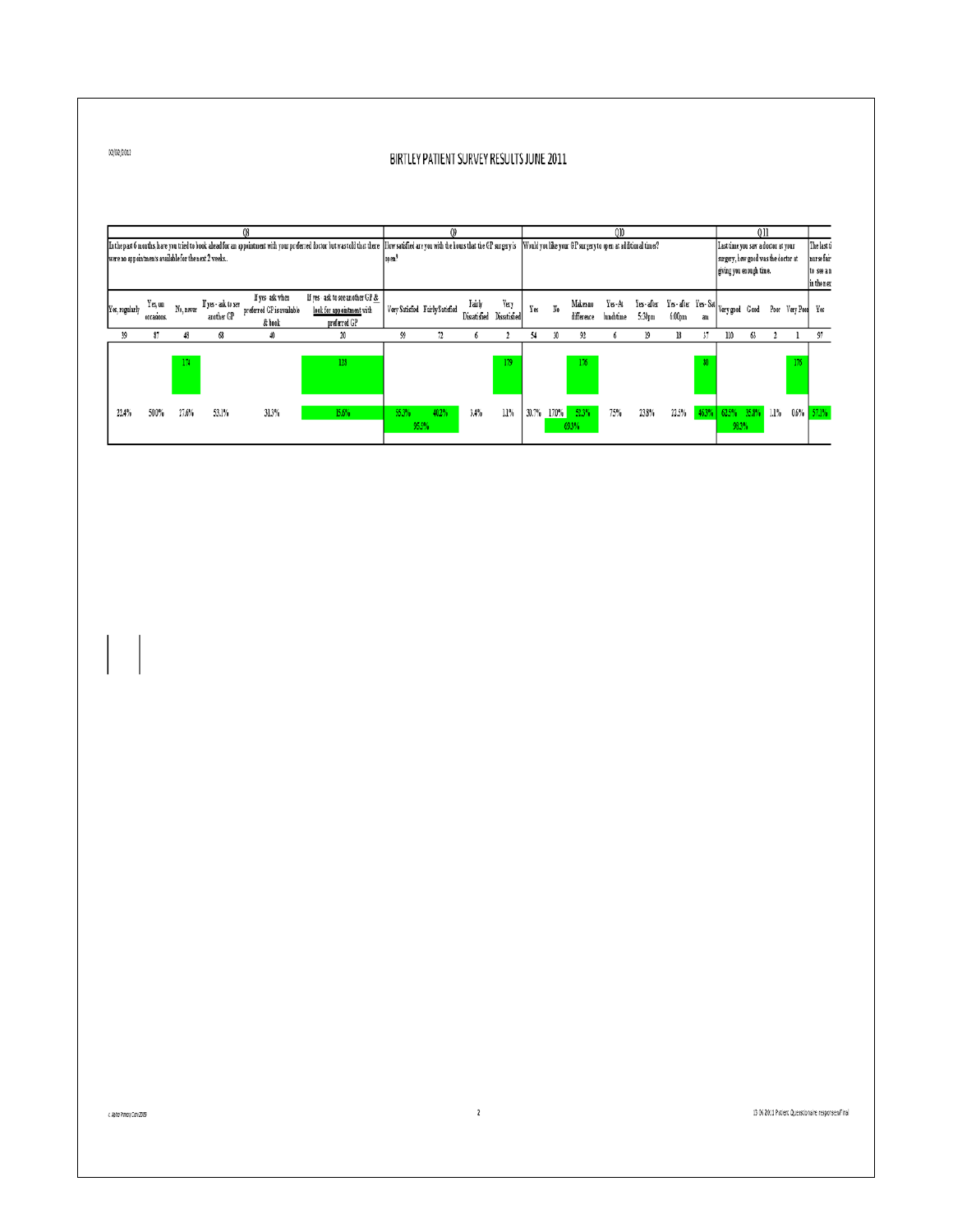10/02/2012

BIRTLEY PATIENT SURVEY RESULTS JUNE 2011

 $\mathfrak z$ 

| 012           |                                                                                         |       | O13                                                                                                                     |                |                  | 014   |      |                                                                                                    | 015         |                                    |                                                      | 016   |     |               |       | 017                              |       |     | 018              |
|---------------|-----------------------------------------------------------------------------------------|-------|-------------------------------------------------------------------------------------------------------------------------|----------------|------------------|-------|------|----------------------------------------------------------------------------------------------------|-------------|------------------------------------|------------------------------------------------------|-------|-----|---------------|-------|----------------------------------|-------|-----|------------------|
|               | ine you tried to see a                                                                  |       | [Is there a particular nurse How easy is it to see the nurse you prefer to How often do you see the nurse you prefer to |                |                  |       |      |                                                                                                    |             |                                    | Last time you saw a nurse at your surgery,           |       |     |               |       | How many times would you say you |       |     |                  |
|               | ly quickly-were you able lyou prefer to see at the<br>urse on the same day or  surgery? |       |                                                                                                                         | see at Lindey? |                  |       |      | see at Birtley?                                                                                    |             |                                    | how good was the nurse at giving you<br>enough time? |       |     |               |       | uisit your nurse per year?       |       |     |                  |
| t 2 weekdays? |                                                                                         |       |                                                                                                                         |                |                  |       |      |                                                                                                    |             |                                    |                                                      |       |     |               |       |                                  |       |     |                  |
| No            | Can't<br>renember                                                                       | Yes   | No                                                                                                                      |                |                  |       |      | Very Easy Fairly Easy Difficult V Difficult almost always the time the time almost never Very good |             | Abvays or Alot of Some of Never or |                                                      | Good  |     | Poor VeryPoor | 1.3   | 45                               | $7-9$ | >10 | Any Key Comments |
|               | 36                                                                                      |       | 147                                                                                                                     |                |                  |       |      | 29                                                                                                 | 46          | 12                                 | 110                                                  | ч     |     |               |       | 44                               |       | 10  |                  |
|               | 170                                                                                     |       | 164                                                                                                                     |                |                  |       | 104  |                                                                                                    |             | 108                                |                                                      |       |     | 168           |       |                                  |       | 171 |                  |
| 218%          | 21.2%                                                                                   | 10.4% | 89.6%                                                                                                                   | 22.1%          | 673%<br>$89.4\%$ | 10.6% | 0.0% | 26.9%                                                                                              | 19.4% 42.6% | 0.0%                               | 65%<br>98.8%                                         | 33.3% | 12% | 0.0%          | 63.2% | 25.7% 5.3%                       |       | 58% |                  |

13 06 2011 Patient Questionaire responsen#inal

 $\label{eq:G2} \epsilon A\phi\bar{a}\phi\bar{a}\gamma\bar{a}\alpha\bar{a}\gamma\bar{c}\alpha\epsilon Z\bar{a}\theta$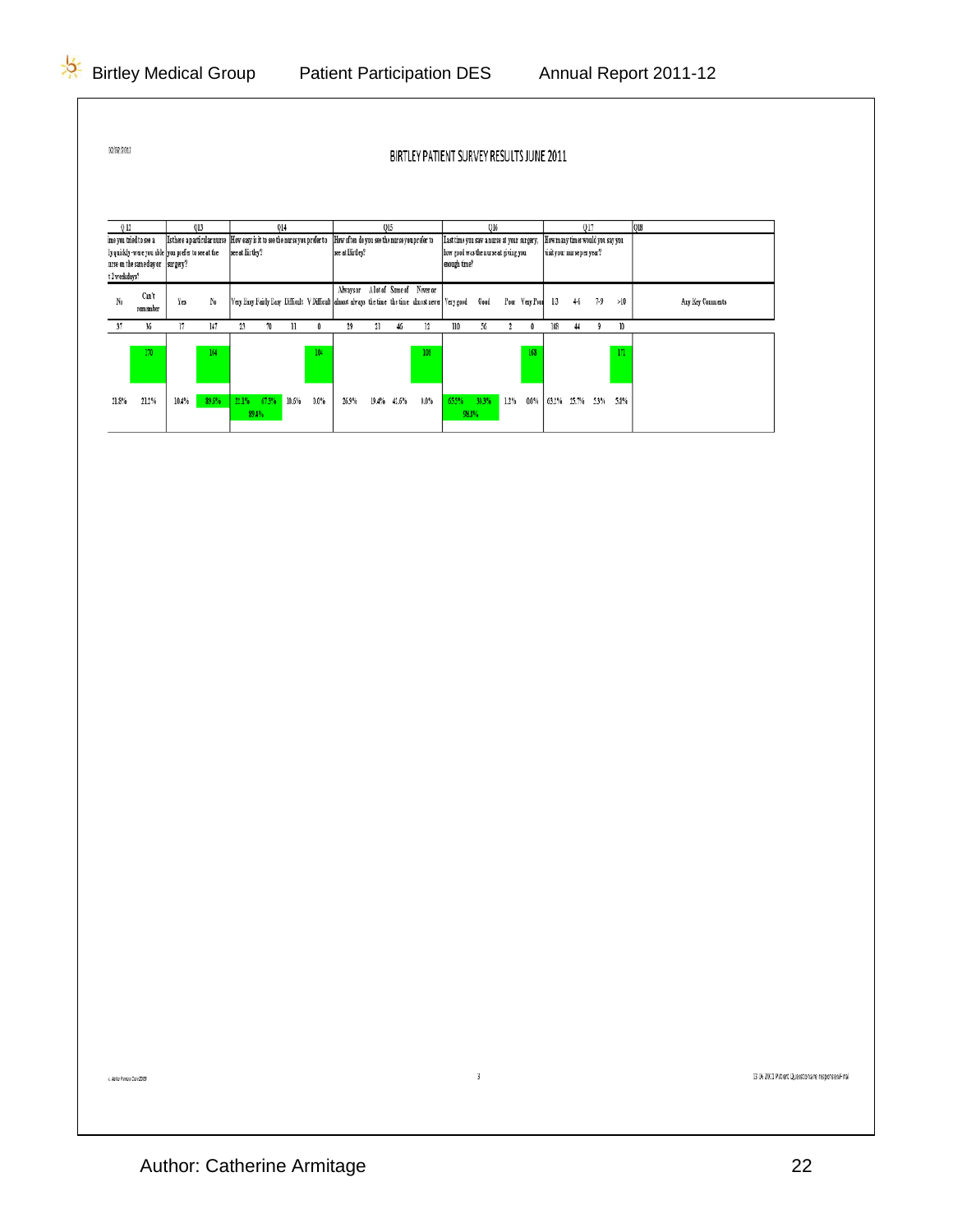## <span id="page-22-0"></span>*Appendix VI – PRG Results Letter (Priorities)*

#### **PATIENT REFERENCE GROUP**

Dear ~[Title] ~[Surname]

You recently agreed to become part of our new Patient Reference Group (PRG); helping to feed back patient views on the range and quality of services that the Practice provides and assisting us in developing plans for our future. Thank you for agreeing to help us; your time and views are much appreciated.

All patients that expressed interest in joining the PRG were asked which areas the Practice should focus on developing over the coming year. These areas were comprised from previous patient feedback (comments, complaints, previous patient surveys).

The top three priorities that the PRG have highlighted for further improvement are:

- Getting an appointment
- Being able to book ahead
- Seeing your preferred GP

The Practice will now undertake a broader patient survey to seek patients' views around these priority areas. Once this survey has been conducted we will contact members of the PRG again to discuss the findings and plan any proposed changes to services. Enclosed is a copy of this survey; please could you complete it and return it to us in the freepost envelope provided.

Thank you again for taking the time to give us your views and help shape the services that we provide.

Yours sincerely,

Adheine Annitage

**On behalf of the Partners**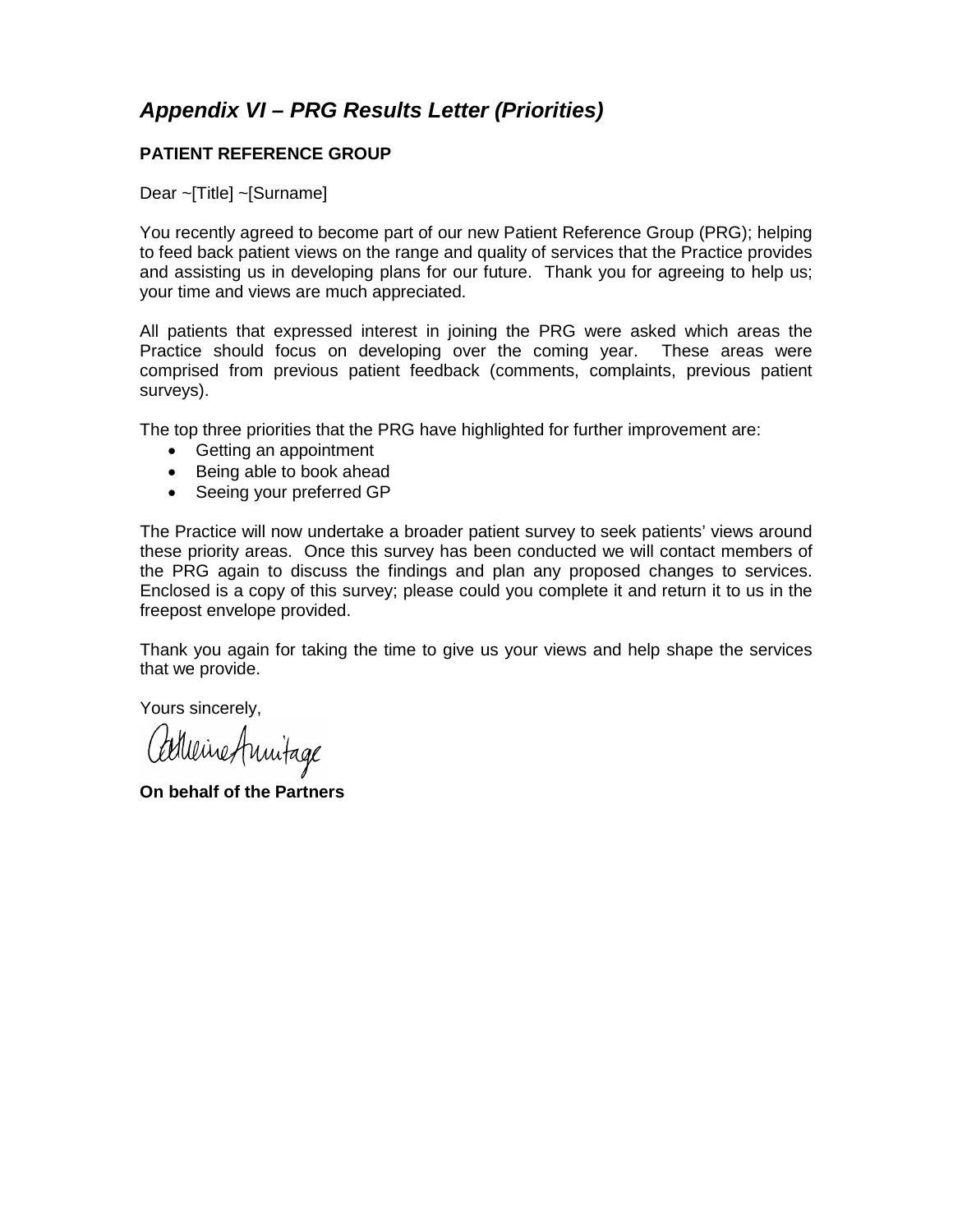

<span id="page-23-0"></span>*Appendix VII – PRG Agreement (Priorities)*

| <b>Patient Participation Group - Outcome</b>        | SurveyMonkey                                                                         |                          |
|-----------------------------------------------------|--------------------------------------------------------------------------------------|--------------------------|
| Survey should centre around access and appointments | I agree with the decision of the Patient Participation Group that the Annual Patient |                          |
|                                                     | <b>Response</b><br>Percent                                                           | <b>Response</b><br>Count |
| Yes                                                 | 100.0%                                                                               | $\overline{\mathbf{4}}$  |
| No                                                  | 0.0%                                                                                 | 0                        |
|                                                     | answered question                                                                    | $\ddot{\phantom{a}}$     |
|                                                     | skipped question                                                                     | $\pmb{0}$                |
|                                                     |                                                                                      |                          |
|                                                     |                                                                                      |                          |
|                                                     |                                                                                      |                          |
|                                                     |                                                                                      |                          |
|                                                     |                                                                                      |                          |
|                                                     |                                                                                      |                          |
|                                                     |                                                                                      |                          |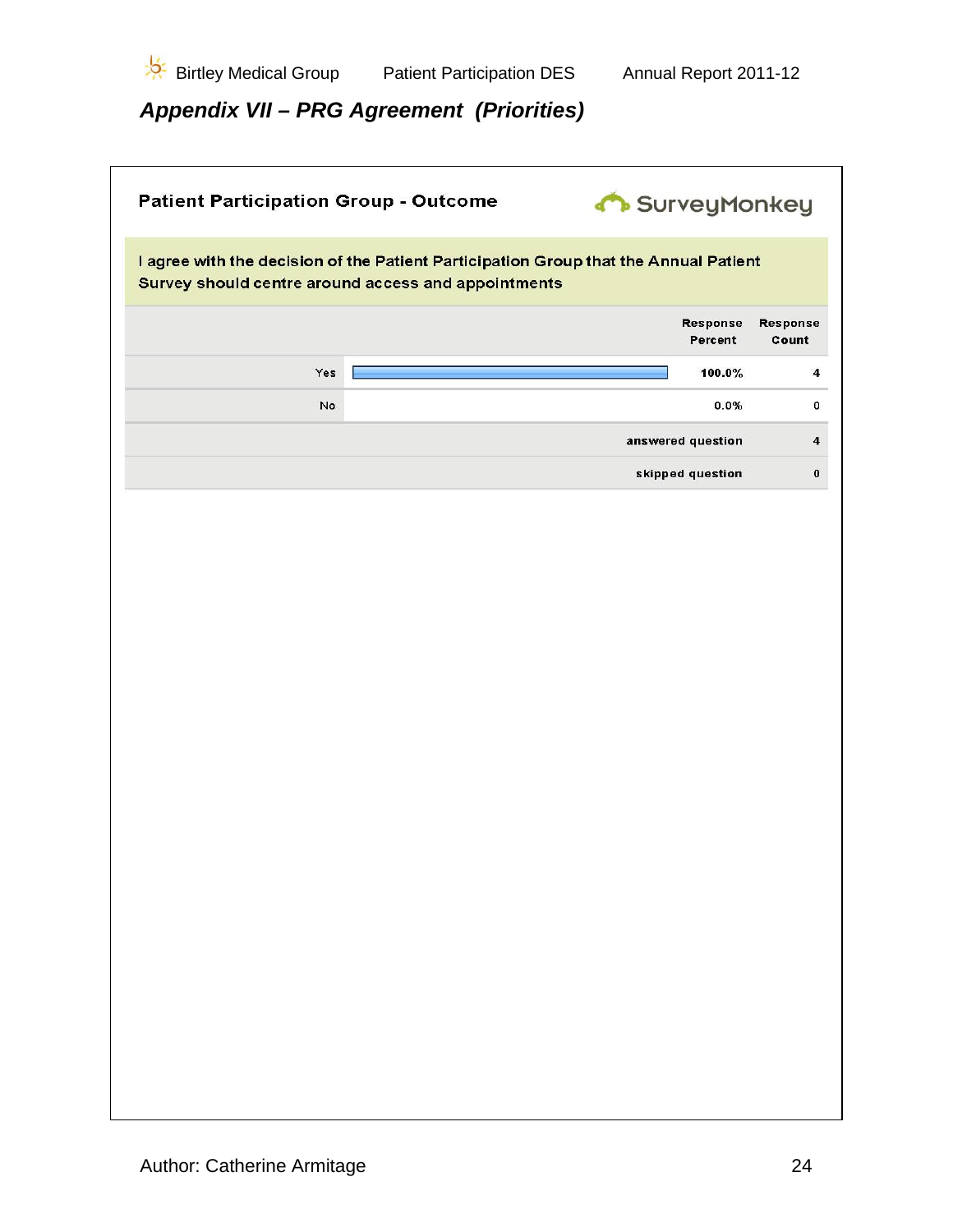## <span id="page-24-0"></span>*Appendix VIII – PRG Results Letter (Wider Practice Population)*

#### **PATIENT REFERENCE GROUP**

Dear ~[Title] ~[Surname]

We recently wrote to you as part of our new Patient Reference Group (PRG); helping to feed back patient views on the range and quality of services that the Practice provides and assisting us in developing plans for our future.

You may remember that following consultation with the PRG the Practice was going to undertake a broader patient survey to seek patients' views around the identified priority areas of access. We are now contacting you again to inform you of the findings of this survey.

Over 200 questionnaires have been issued with over 175 responses received; this includes 26 from members of the PRG. We are delighted that so many patients have been keen to give us their views. We are currently working with a Management Consultancy who have analysed the responses.

Attached is a summary of the survey results for your attention and to review. The key areas and priority we see here is to improve access to the appointments system. The current appointments system is rather complex and would benefit from being streamlined. We aim to do this by making the following changes:

- **Providing improved access to your preferred GP**
- **Standardising clinic times and types and simplifying the appointments system**
- **Extending the "book ahead" time to 6 weeks (currently 2 weeks)**
- Simplifying telephone contact (reducing the number of times a patient has to phone back)

We would be delighted to receive your feedback and comments on this so that we can formulate and agree the detailed changes to the appointment system. We will be looking to agree changes in the coming weeks and implement the changes from early October. We are proposing to issue a communication notice to all patients one week in advance of this. We are proposing to hold a brief meeting at the surgery on Wednesday 28<sup>th</sup> September at 12:00 noon for approximately half an hour to allow members of the PRG to give us any feedback. If you are unable to attend but would still like to offer feedback then either write to me at the above address or contact me at catherine.armitage@gp-a85008.nhs.uk

Thank you again for taking the time to give us your views and help shape the services that we provide.

Yours sincerely,

Cartueine Annitage

**On behalf of the Partners**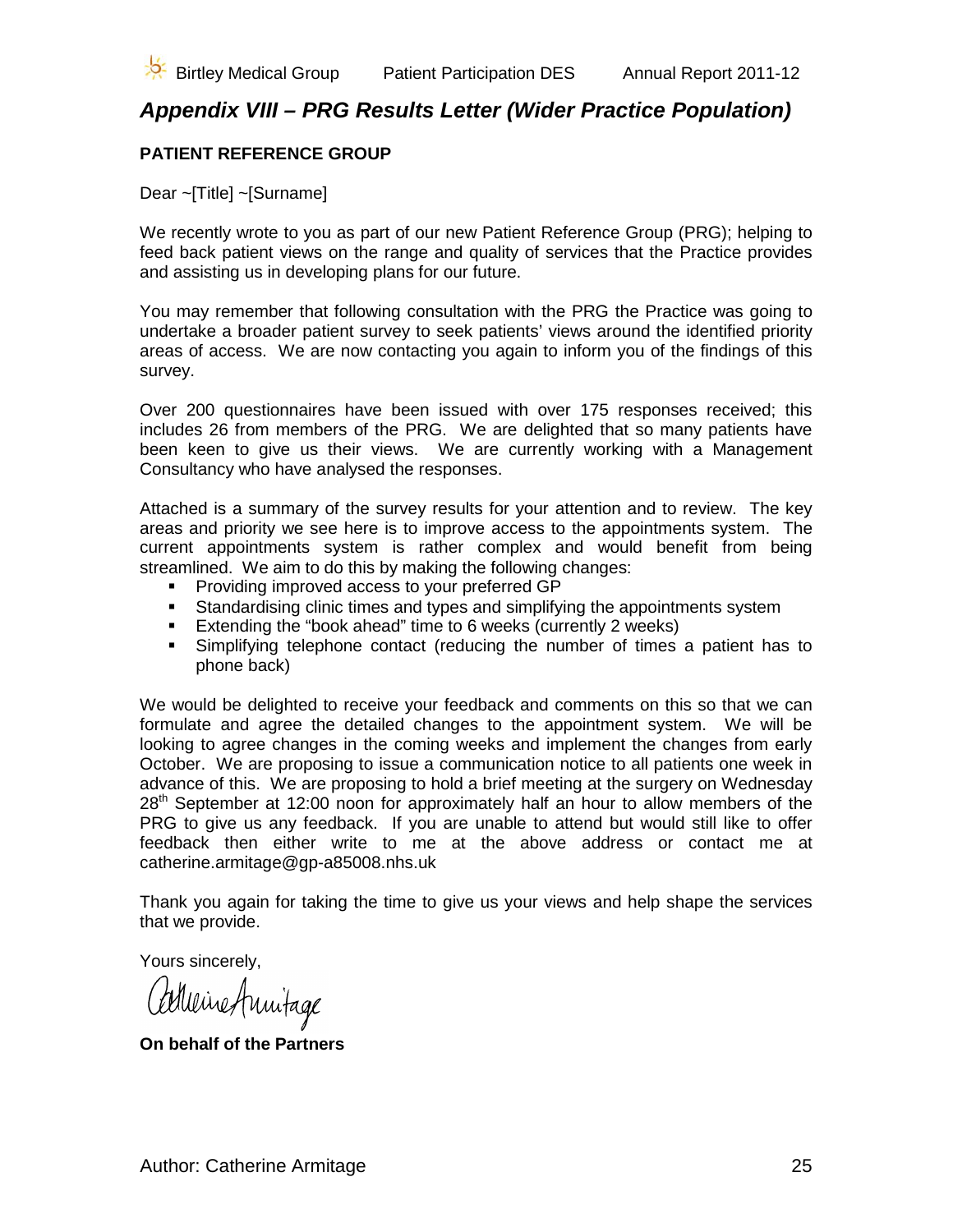

# <span id="page-25-0"></span>*Appendix IX– PRG Meeting Agenda 28/09/2011*

#### **BMG PATIENT REFERENCE GROUP MEETING 28th September 2011 12.00 noon – 12.30 pm NDU Waiting Room, BMG**

### **AGENDA**

- 1. Introduction to PRG
- 2. Discussion of patient survey results
- 3. Discussion of identified priorities:
	- a. Getting an appointment
	- b. Being able to book ahead
	- c. Seeing your preferred GP
	- d. Feedback from PRG
- 4. Discussion of proposed changes:
	- a. Providing improved access to preferred GP
	- b. Standardising clinic times and types
	- c. Extending the "book ahead" time
	- d. Simplifying telephone contact
	- e. Feedback from PRG
- 5. Agreement of action plan and timescale
- 6. Any other business
- 7. Close of meeting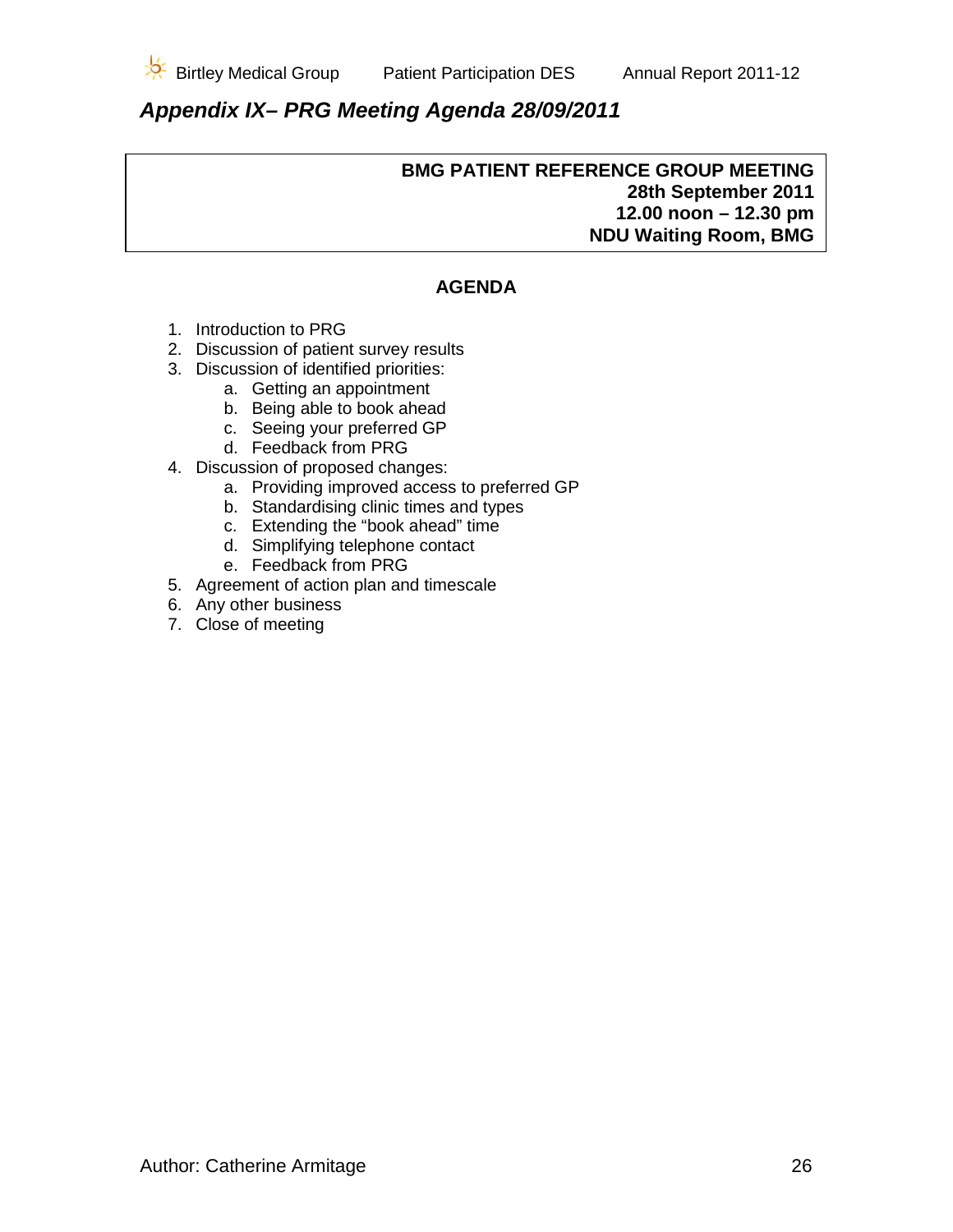## <span id="page-26-0"></span>*Appendix X – PRG Meeting Minutes 28/09/2011*

| <b>BMG PATIENT REFERENCE GROUP MEETING</b> |
|--------------------------------------------|
| 28th September 2011                        |
| 12.00 noon $-12.30$ pm                     |
| <b>NDU Waiting Room, BMG</b>               |
|                                            |

| <b>Attendees:</b> | Ken McLean (Group Manager)                               |
|-------------------|----------------------------------------------------------|
| <b>Apologies:</b> | Catherine Armitage (Practice Administrator), Xxxx Xxxxxx |
|                   | (PRG Member)                                             |

The meeting was convened at 12noon. No members of the PRG attended and at 12:30pm the meeting was closed.

An email from Xxxxx Xxxxxx was received in their absence stating that the survey results mirrored their own.

The Practice interprets the non-attendance by members of the PRG at this meeting as approval of the planned action and changes detailed in the letter dated 21<sup>st</sup> September 2011. There were no objections received in lieu of attendance at the meeting.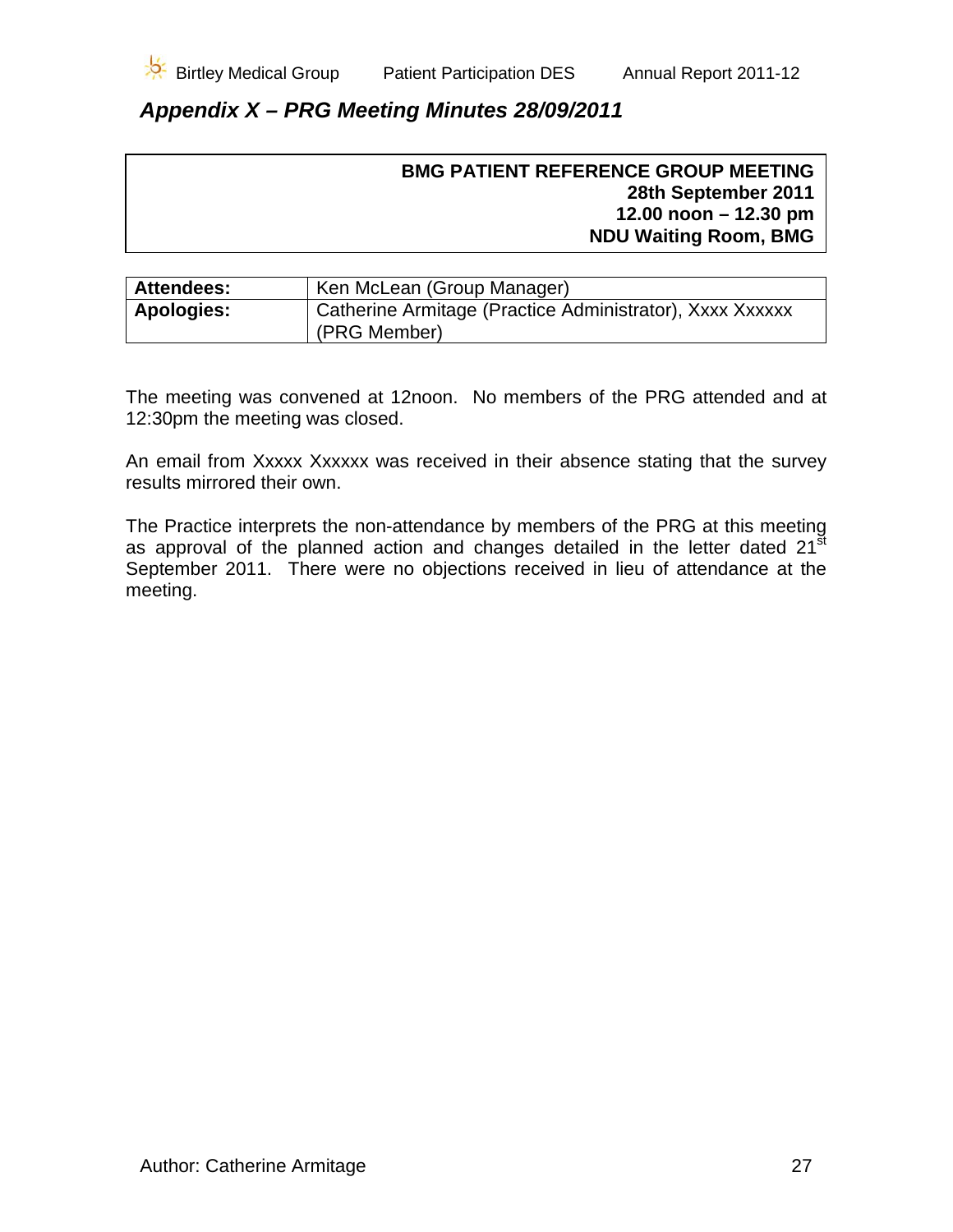

# <span id="page-27-0"></span>*Appendix XI – PRG Feedback Letter 03/02/2012*

### **PATIENT REFERENCE GROUP**

Dear ~[Title] ~[Surname]

You recently agreed to become part of our new Patient Reference Group (PRG); helping to feed back patient views on the range and quality of services that the Practice provides and assisting us in developing plans for our future. Thank you for agreeing to help us; your time and views are much appreciated.

We would be delighted to receive feedback and comments on the changes that the PRG have assisted the Practice in making so far and will be holding a brief meeting at the surgery on Tuesday  $14<sup>th</sup>$  February at 5:00pm for no longer than an hour to allow members of the PRG to do this.

Please would you be able to complete the slip below and return to me in the enclosed freepost envelope so that I am aware of the possible numbers attending. If you are unable to attend but would still like to offer feedback then either enclose a note with the return of your slip or contact me at:

catherine.armitage@gp-a85008.nhs.uk

Thank you again for taking the time to give us your views and help shape the services that we provide.

Yours sincerely,

Calleine Annitage

**On behalf of the Partners**

~[Title] ~[Forename] ~[Surname] ~[Patient Number]

I will / will not be able to attend the PRG meeting at Birtley Medical Group on Tuesday 14<sup>th</sup> February at 5:00pm

Signed: \_\_\_\_\_\_\_\_\_\_\_\_\_\_\_\_\_\_\_\_\_\_\_\_\_\_\_\_\_\_\_\_\_\_\_\_\_\_\_\_ Date: \_\_\_\_\_\_\_\_\_\_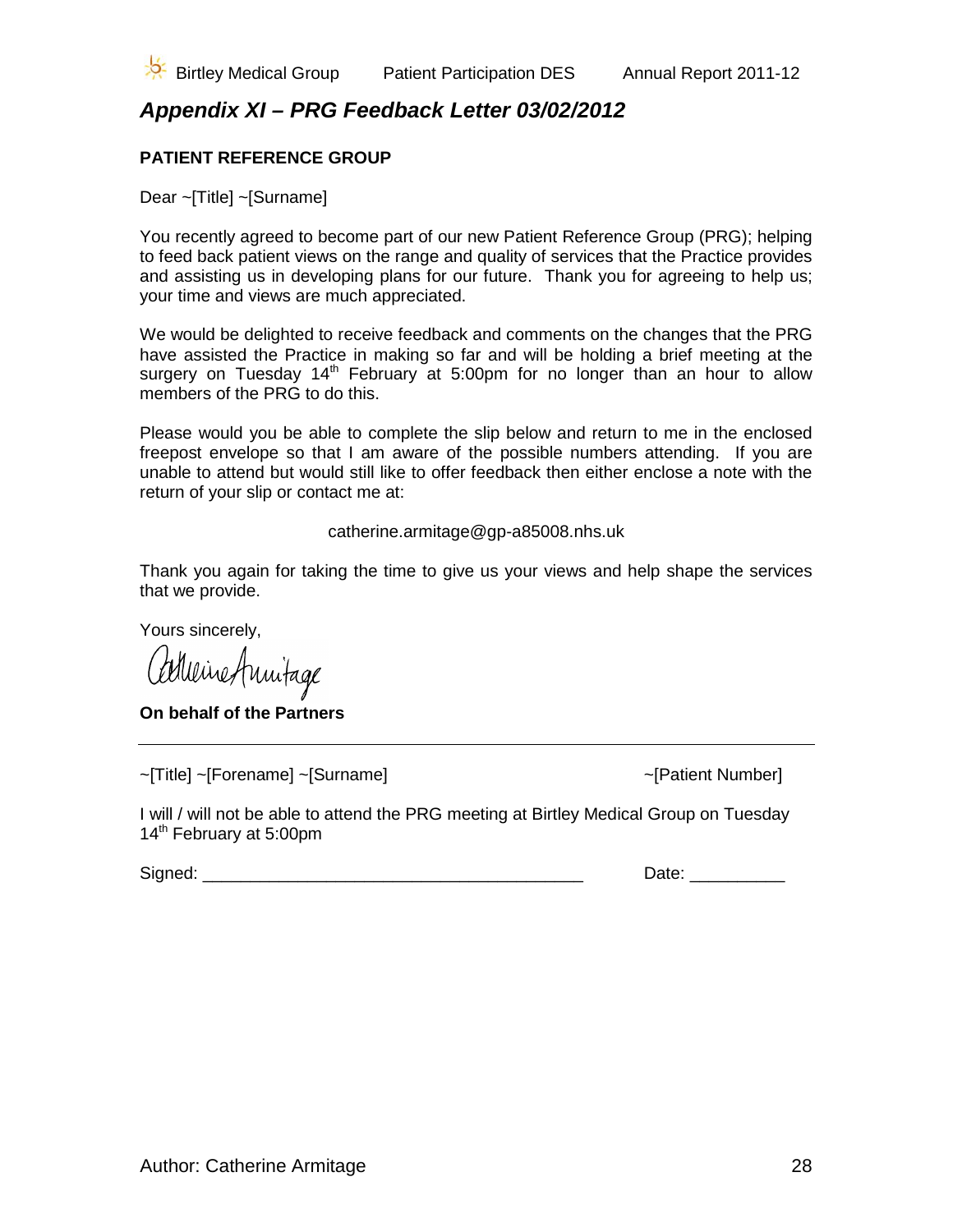

# <span id="page-28-0"></span>*Appendix XII – PRG Feedback Meeting Agenda 14/02/2012*

#### **BMG PATIENT REFERENCE GROUP MEETING 14th February 2012 5:00pm – 6:15pm Common Room, BMG**

### **AGENDA**

- Welcome
- Recap on Patient Reference Group
- Progress to Date:
	- o Direction
	- o Patient Questionnaires
	- o Action Plan
	- o Changes Made
	- o Results to Date
- Open Discussion
- Follow up/Ongoing
- Meeting Close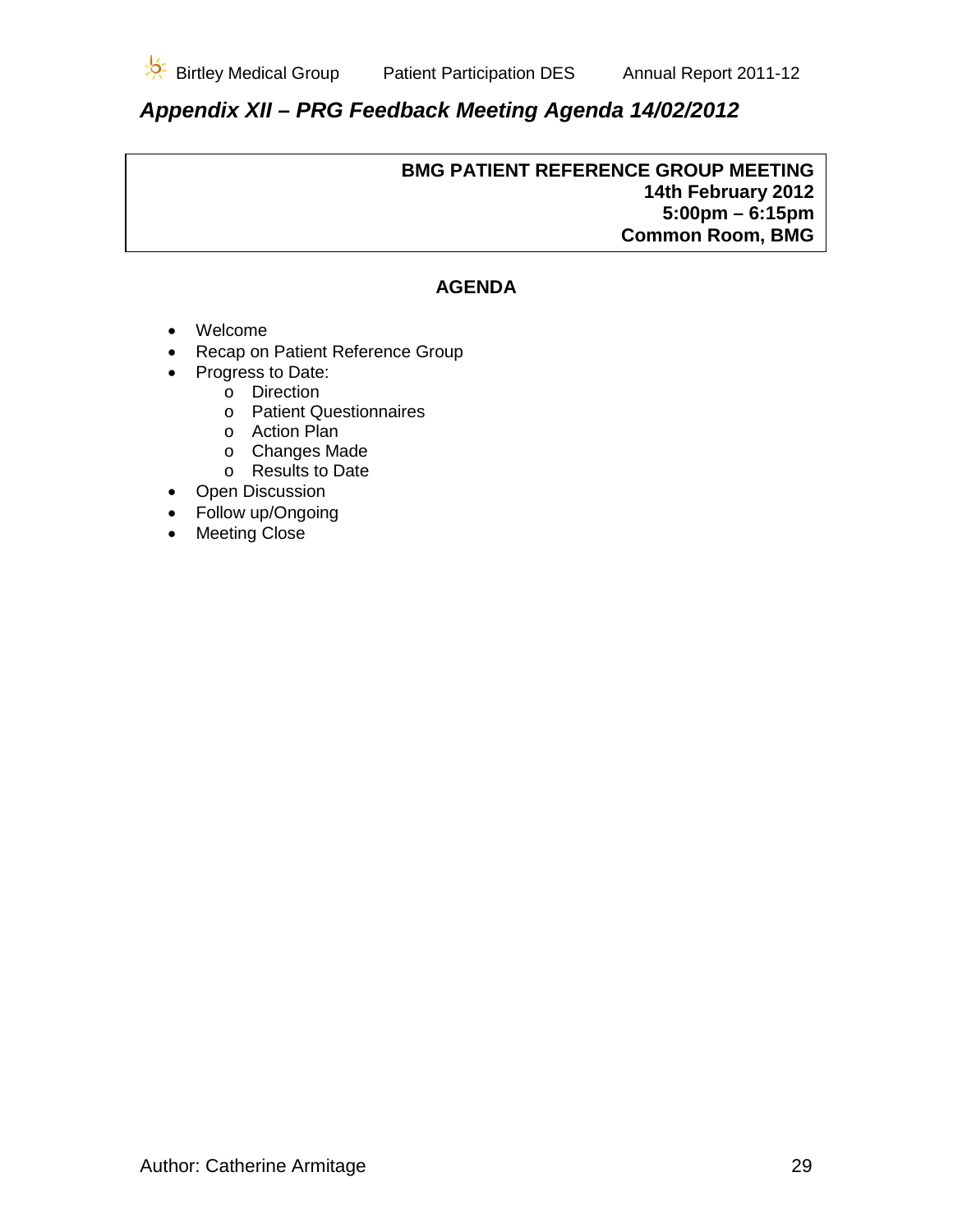

### <span id="page-29-0"></span>*Appendix XIII – PRG Feedback Meeting Minutes 14/02/2012*

| <b>Attendees:</b> | Catherine Armitage (Practice Administrator), Eileen Gilroy |
|-------------------|------------------------------------------------------------|
|                   | (Reception Team Leader), Jack Nagle (Alpha Primary Care),  |
|                   | Various PRG members (documented separately)                |
| <b>Apologies:</b> | Various PRG members (documented separately)                |

The meeting was convened at 5:00pm. Eight members of the PRG attended.

#### Welcome

Jack Nagle (JN) opened the meeting and allowed both Catherine (CA) and Eileen (EG) to introduce themselves and the role they carry out within the Practice.

#### Recap on the PRG

CA reminded attendees about the purpose of the PRG with regards to getting views and feedback from patients in order to help the Practice improve and shape services that they provide, and indeed could provide in the future.

#### Progress to Date

**Direction** 

JN discussed the impending changes within Primary Care services and the NHS as a whole. The importance of ensuring the services provided by the Practice we of a high standard, and the important involvement of patients within this process was discussed.

#### Patient Questionnaire

JN reiterated the findings of the wider practice population survey:

- *Importance of preferred GP and continuity of care* It was noted that 74.9% of respondents had a preferred GP. 16.4% or respondents had trouble booking an appointment within the next two weeks with their preferred GP.
- *Pressure on the telephone system* Comments from patient contact (complaints etc) highlighted that on several occasions patients were requested to phone the Practice back at another time in order for their request to be fulfilled.
- *Inability to book ahead* 16.4% or respondents had trouble booking an appointment within the next two weeks with their preferred GP.

All attendees from the PRG agreed that they had similar experiences of the Practice system and acknowledged that it was obviously an area that would benefit from improvements. Those present felt that the patient survey reflected the priorities identified by the PRG and that this was an appropriate area to concentrate on. They also agreed that the patient survey itself was conducted in an appropriate manner. The results were discussed with those present and all attendees agreed that appointment access was an appropriate area for the Practice to address.

#### Changes Made

JN discussed the actions that were decided by the Practice in terms of improving the appointments system for both the staff and patients: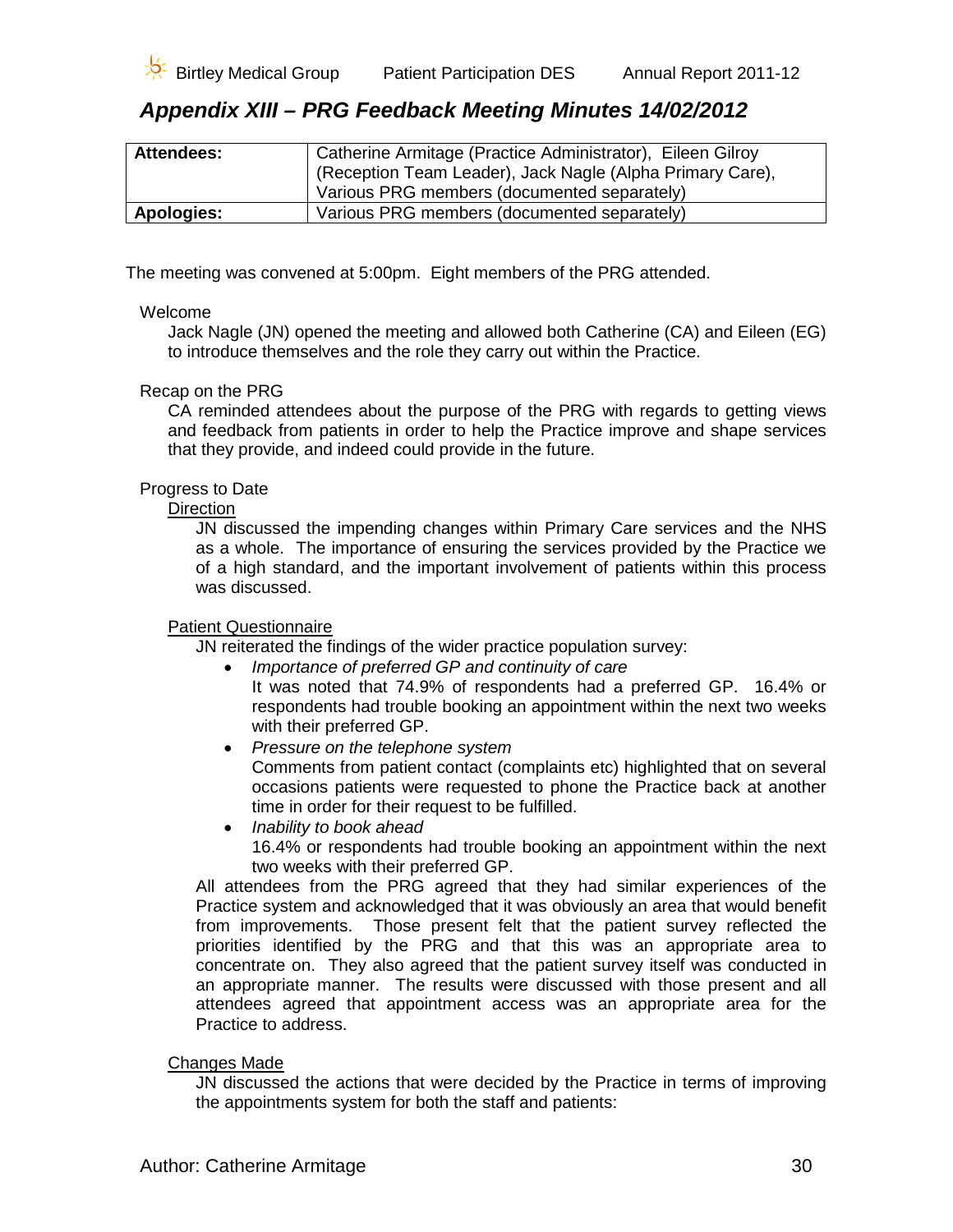

- Increasing the ability to book appointments from two weeks ahead to six weeks ahead.
- Redistributing urgent appointments so that any patient requesting an urgent appointment would be offered a same day appointment with their preferred GP (where possible)
- Staff to deal with telephone requests on the first call rather than prompting patients to call back at a later date or time
- Embargoing urgent appointments so staff cannot pre-book these when demand is high.
- Daily assessment of the appointments system to manage fluctuating demand.
- Streamlining of clinic start times in order to simplify the appointments system for both staff and patients
- Maintain the current ability to provide telephone consultations

All attendees from the PRG agreed that the action plan discussed was sensible, achievable and suitable in terms of improving the service that was offered to patients.

#### Results to Date

JN discussed that the above action plan had already been implemented as of October 2011. Both JN and CA discussed the impact of the results so far:

- A >20% reduction in telephone calls to the surgery due to staff dealing with requests on the first occasion
- The ability to book an appointment up to 6 weeks ahead
- The ability to book an urgent appointment with a preferred GP (where possible)
- An increase in appointment capacity due to the reduction of patients booking multiple appointments in order to see a preferred GP

All attendees agreed that this was a significant improvement and that the Practice should continue with these actions to the appointments system.

JN confirmed that the appointments system would be reviewed again after a year to ensure that changes were still appropriate and effective. The members of the PRG who were present agreed with this.

#### Open Discussion

JN prompted an open discussion with the attendees as to their current thoughts on the services that were being provided and the actions for change that had been approved.

The following points were raised by those attending the meeting:

- Being able to book appointments six weeks ahead was fantastic
- Telephone consultation appointments could be better publicised
- There was a considerable interest in having a practice newsletter including such topics as:
	- o The number of patients who do not attend (DNA) appointments each month
	- o Current news affecting the Practice (basic description of how governments plans would affect the Practice)
	- o Advertising telephone consultations
	- o Advertising the variety of appointments available within the Practice
	- o Interviews with members of staff
- The new medication review system seemed to be much better, and CA confirmed that it was also reducing pressure on the appointments system.